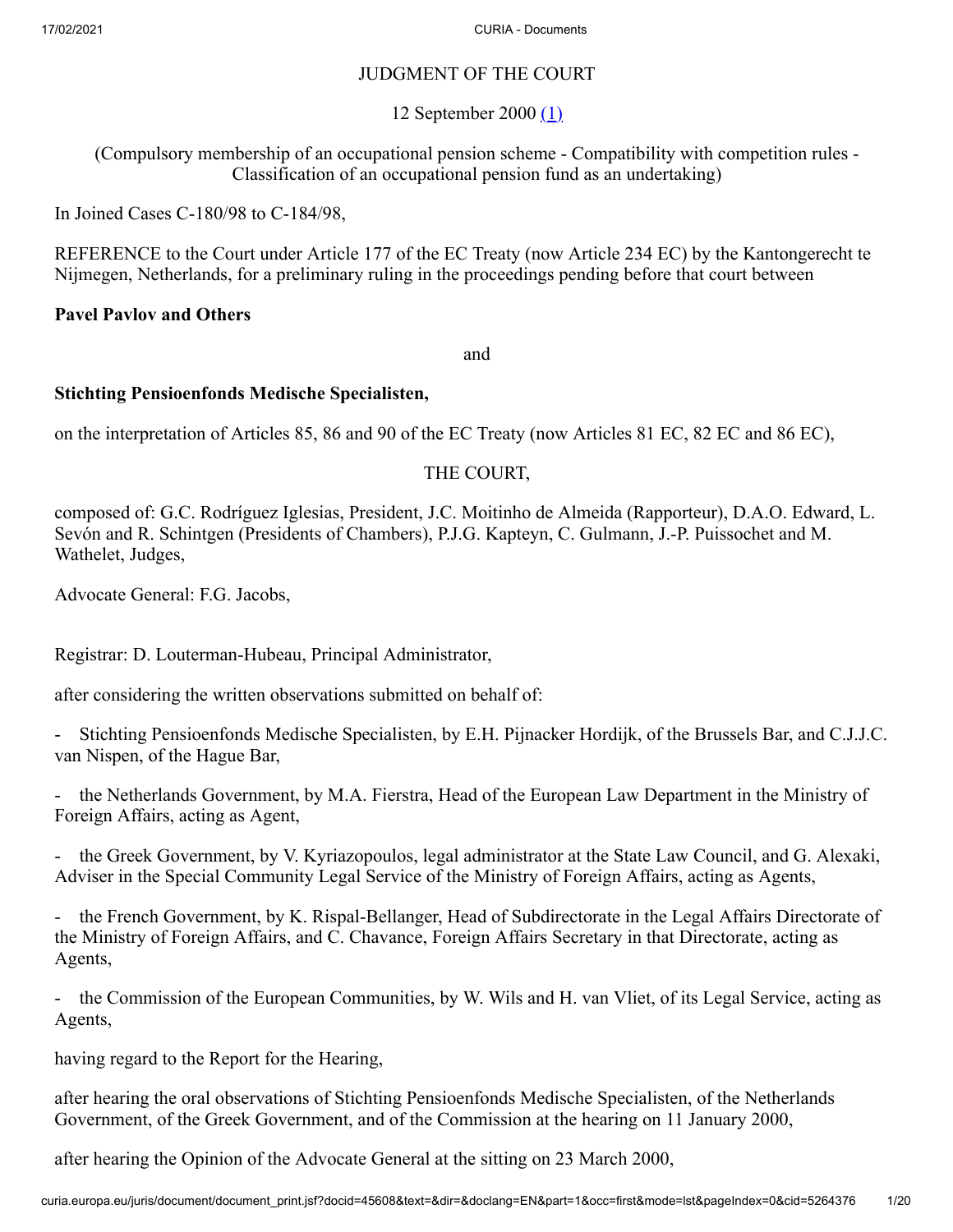gives the following

# **Judgment**

1.

 By five orders dated 8 May 1998, received at the Court on 15 May 1998, the Kantongerecht te Nijmegen (Cantonal Court, Nijmegen) referred to the Court of Justice for a preliminary ruling under Article 177 of the EC Treaty (now Article 234 EC) three questions on the interpretation of Articles 85, 86 and 89 of the EC Treaty (now Articles 81 EC, 82 EC and 86 EC).

2.

 The three questions have been raised in five actions brought by five medical specialists, Messrs Pavlov, Van der Schaaf, Kooyman, Weber and Slappendel against Stichting Pensioenfonds Medische Specialisten (Pension Fund for Medical Specialists, hereinafter 'the Fund $\Box$ ) concerning the refusal of Mr Pavlov and the other applicants to pay contributions to the Fund on the ground, in particular, that compulsory membership of the Fund, by virtue of which the contributions were claimed from them, is contrary to Articles 85, 86 and 90 of the Treaty.

## **The national legislation**

### 3.

The pension system in the Netherlands has three elements.

### 4.

 The first consists of the statutory basic pension, granted by the State under the Algemene Ouderdomswet (General Law on Old-Age Pensions) and the Algemene Nabestaandenwet (General Law on Survivors' Benefits). This compulsory statutory scheme entitles every member of the population to receive a certain, albeit limited, pension, regardless of the wage actually received before retirement. The pension is calculated by reference to the statutory minimum wage.

### 5.

 The second part comprises supplementary pensions provided in connection with employed or selfemployed activity, which, in most cases, top up the basic pension. Supplementary pensions are normally managed under collective schemes covering a particular sector of the economy, a profession or the employees of a given undertaking, by pension funds of which membership has been made compulsory, in particular, by the Wet van 29 juni 1972 betreffende verplichte deelneming in een beroepspensioenregeling (Netherlands Law of 29 June 1972 on Compulsory Membership of an Occupational Pension Scheme, hereinafter 'the BprW $\square$ ). This is the case in the actions in the main proceedings.

### 6.

 The third element comprises individual pension insurance or life assurance policies arranged on a voluntary basis.

## 7.

 Article 1(1)(b) of the BprW defines a member of a profession as a person who carries on professional activities corresponding to the particular profession in question.

### 8.

 Under Article 2(1) of the BprW, the Minister for Social Affairs may, upon application by one or more professional organisations which he regards as being sufficiently representative of the profession concerned, make membership of an occupationalpension scheme, set up by members of the profession in question, compulsory for all members of that profession or for certain groups of members. An application to the Minister by a professional organisation must be published in advance and interested third parties are entitled to submit observations. Before taking a decision, the Minister may consult the Sociaal-Economische Raad (Social and Economic Council) and the Verzekeringskamer (Insurance Board).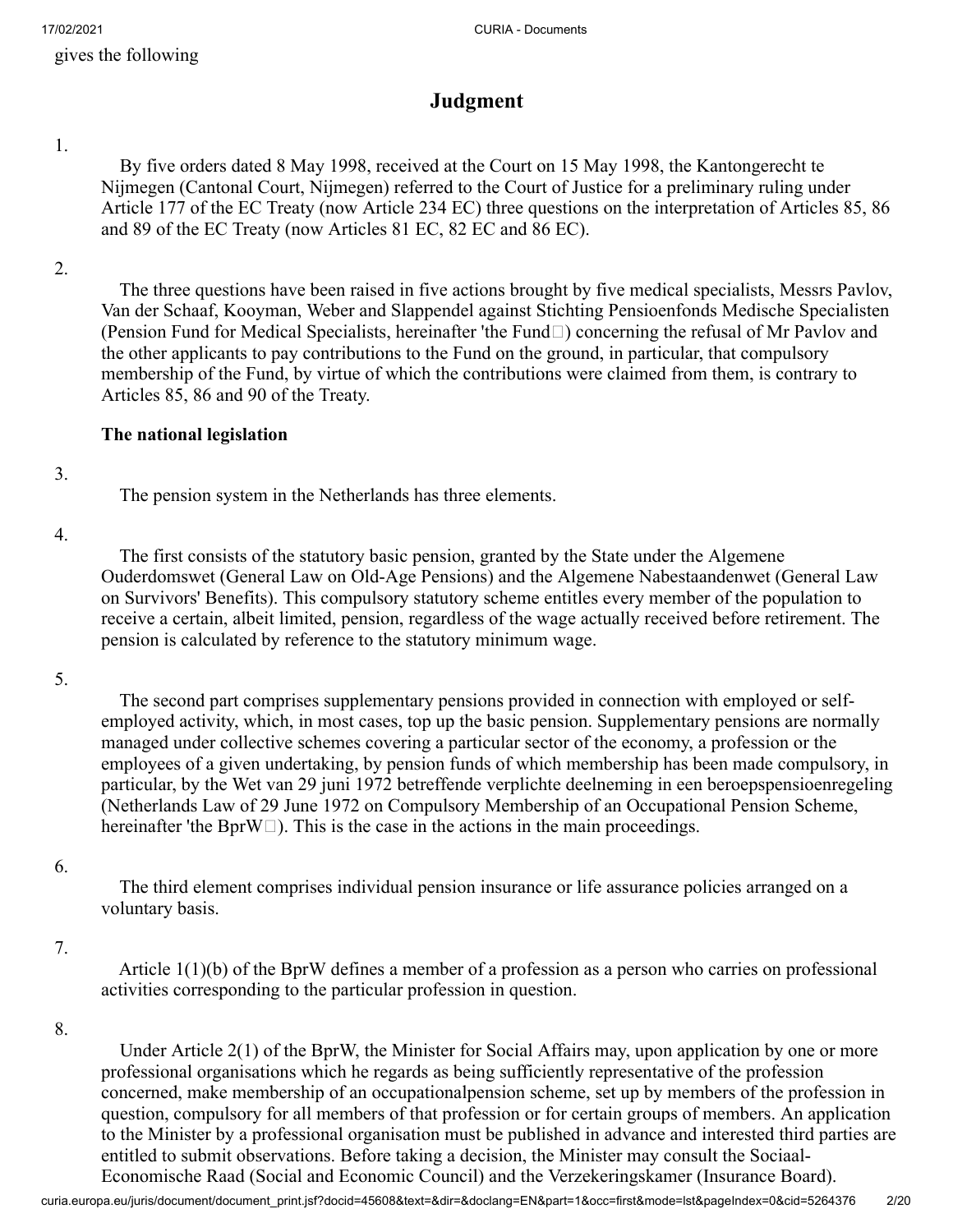#### 17/02/2021 CURIA - Documents

Under Article 2(2) of the BprW, an occupational pension scheme may take one of three forms:

(a) an occupational pension fund may be set up as the sole medium for implementation of the scheme;

(b) the members of the profession concerned may be required to satisfy occupational pension scheme requirements by individually purchasing insurance policies of their choice from an occupational pension fund as referred to at (a), where that is possible under the rules of the scheme, or from a licensed insurer;

(c) the pension scheme may be composed of a combination of (a) and (b).

### 10.

 Under Article 2(3) of the BprW, a professional organisation may apply for membership of an occupational pension scheme which it has set up to be made compulsory only if it creates a separate legal body which acts

(a) either as a pension fund implementing the pension scheme,

(b) or as a supervisory body which ensures that the members of the profession concerned satisfy the requirement to insure themselves individually under Article 2(2)(b) of the BprW,

(c) or partly as a pension fund and partly as a supervisory body.

### 11.

 Under Article 2(4) of the BprW, compulsory membership entails the obligation, for all persons concerned, to comply with all applicable provisions in the statutes and regulations of the competent legal body.

### 12.

 Article 2(6) of the BprW confers power on the competent Minister to end compulsory membership. Under Article 2(7) compulsory membership automatically ceases if the financial basis of the fund is changed or if the statutes and regulations of the legal body are modified, unless the Minister declares that he has no objection to the changes. Before adopting a decision, the Minister may consult the Economic and Social Council or the Insurance Board.

### 13.

 Under Article 5(1) of the BprW, a number of requirements must be satisfied before the Minister may approve an application to make membership compulsory. For example,the members of the profession concerned must have been informed of the professional organisation's intention to apply for a decision making membership of the scheme compulsory, the soundness of the financial basis of the scheme must be certified by reasoned actuarial memorandum, and the statutes and regulations of the pension fund must satisfy the requirements set out in the BprW and provide adequate protection of the interests of the members and other interested parties.

### 14.

 Article 8(1) of the BprW specifies several issues which must be dealt with in the statutes and regulations of the legal body, such as the definition of the profession to which the pension scheme applies, the governance of the legal person, the rights and obligations of the members, and the treatment of persons who object on moral grounds to any form of insurance.

### 15.

 Article 8(2) of the BprW sets out a number of further issues that must be dealt with in the statutes and regulations of the legal body where it acts as a pension fund implementing a pension scheme, such as income structure and fund investment.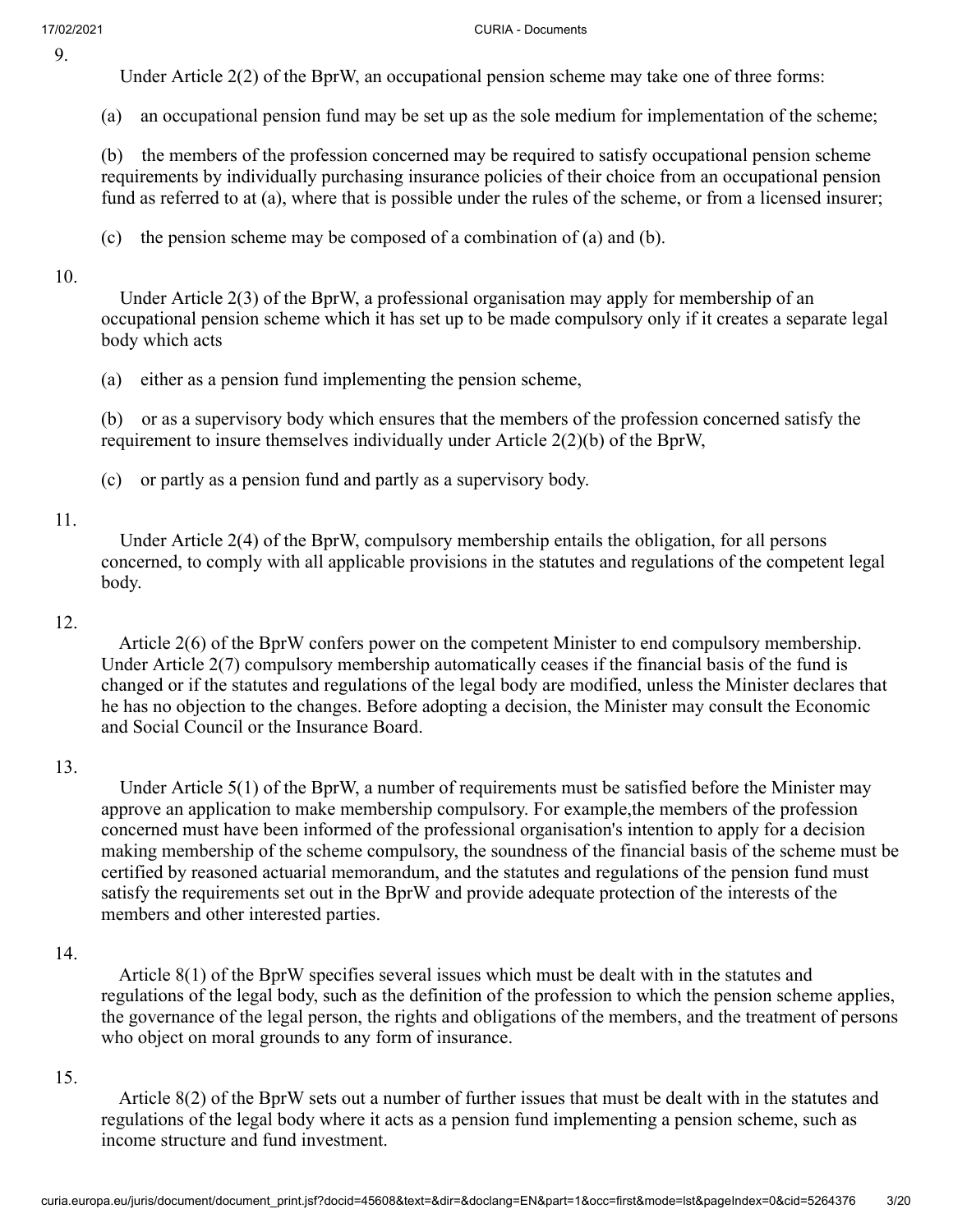Article 8(3) empowers the competent Minister to adopt guidelines as regards the points mentioned in Article 8(1) and (2). The Minister has adopted such guidelines on the treatment of persons who object on moral grounds to any form of insurance. Such persons may be exempted from membership of an occupational pension scheme if they can show that they do not have recourse to any kind of insurance.

### 17.

 Articles 9 and 10 of the BprW prescribe the manner in which occupational pension funds must administer the collected funds. Under Article 9, pension funds must, in principle, transfer or reinsure the risks linked to their pension commitments by concluding agreements with insurance companies. However, by way of exception, under Article 10 of the BprW, pension funds may administer and invest collected funds at their own risk, provided that they present the supervisory authorities with a management plan and an actuarial memorandum setting out the way in which they propose to manage the financial and actuarial risk. The plan must also be approved by the Insurance Board.

### 18.

 Under Article 12 of the BprW, a pension fund which itself administers its assets must show in its accounts that it has sufficient assets to cover the pension commitments it has contracted. In accordance with Articles  $9(2)$  and  $(3)$  and  $10(2)$  of the BprW, occupational pension funds must at regular intervals submit reports to the Insurance Board giving a complete picture of their financial situation and evidencing their compliance with legal requirements. Those reports provide the basis upon which the Insurance Board carries out its supervisory duties with regard to pension funds.

## 19.

 Under Article 26 of the BprW, the Minister for Social and Economic Affairs may, in individual cases, grant derogations from certain provisions of the BprW. He may, for example, grant dispensation from compulsory membership, whether for a specified period or indefinitely, and either subject to certain conditions or unconditionally.

## 20.

 In its answers to written questions put to it by the Court, the Netherlands Government states that the Minister may grant exemption from compulsory membership only where, in the specific circumstances of the case, systematic application of the BprW would disproportionately prejudice individual interests and where the fund concerned has not provided for appropriate alternative solutions. The Minister's power to grant exemption is not intended to offer a remedy against decisions of the fund concerned refusing to dispense with compulsory membership.

## 21.

Under Article 27 of the BprW, failure to take up membership of a compulsory scheme attracts penalties.

## 22.

 Article 31 of the BprW provides that occupational pension funds may issue binding enforcement orders for the purpose of recovering arrears of contributions.

## 23.

According to the explanatory notes to the bill which became the BprW, the 'collective scheme $\square$ provided for thereunder is intended to 'allow retirement income to reflect the general rise in income levels $\Box$ , to enable 'younger members of the profession to contribute, by means of a system of standardised contributions or variations thereon, to the greater costs of providing benefits to older members of the profession  $\Box$  and to 'provide for the award of pension benefits in respect of years prior to the entry into force of the scheme. Those objectives could only be achieved by means of a common set of rules 'if they apply, in principle, to all members of the profession concerned $\Box$ .

### 24.

In the parliamentary debate concerning the BprW, the Netherlands Government stated that: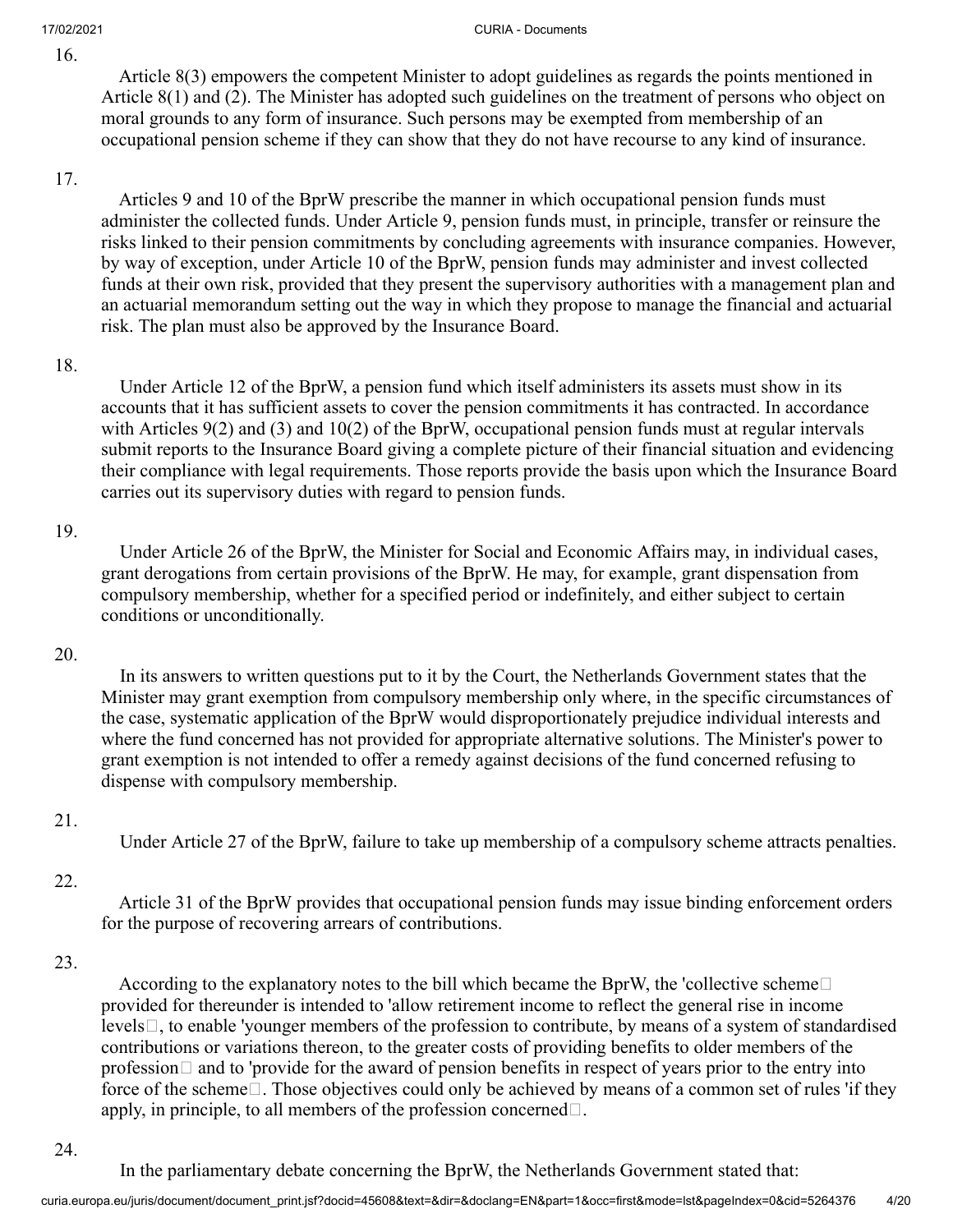'the aim of sectoral pension fund management is to create the best possible pension scheme, from a social point of view, for all members alike, young or old. In the Government's view, the position cannot conceivably be any different with regard to occupational pension funds. As in the case of a sectoral pension fund, an occupational pension fund will not be set up as a commercial venture but as an institution with a social purpose which will work in the best way possible for its members in their reciprocal social relations. Commercial considerations can therefore hardly form a starting point.

That being so, the size of the contributions made by members of the profession should not be determined by reference to whether  $\Box$  they could perhaps find better and cheaper on the market  $\Box$  but rather by reference to the degree of solidarity within the profession concerned.

...

The point of a draft framework law such as this is properly to serve the interests of the members of the profession concerned, taken as a whole. This means that all the members of the profession in question should in principle be required to become members of the pension fund. If, in certain specific cases, that obligation does notaccord with the individual interests of one or more members of the profession, then that state of affairs must in principle be accepted, since every set of rules applying to a group of persons involves a restriction of the freedom of individuals.

### **The statutes and pension rules of the Fund**

### 25.

 In 1973, the medical specialists' profession, represented by the Landelijke Specialisten Vereniging der Koninklijke Nederlandsche Maatschappij tot bevordering der Geneeskunst (National Association of Specialists of the Royal Netherlands Society for the Promotion of Medicine, hereinafter 'the LSV $\Box$ ) set up an occupational pension scheme governed by statutes and pension rules.

### 26.

 In accordance with those statutes, the Fund was created in the form of a foundation. That foundation is a legal person, within the meaning of Article  $2(3)(c)$  of the BprW, which acts partly as an insurer in its own right and partly as a supervisory body ensuring that the members of the profession obtain their own individual insurance.

### 27.

 By ministerial decree of 18 June 1973 (*Nederlandse Staatscourant* 1973, p. 121) issued pursuant to Article 2(1) of the BprW, membership of the scheme was made compulsory at the request of the LSV. On 31 January 1997, the Order van Medische Specialisten (Order of Medical Specialists, hereinafter 'the  $OMS \Box$ ) took over from the LSV as the profession's representative body. Some 8 000 of the 15 000 selfemployed or salaried medical specialists in the Netherlands are members of the OMS.

### 28.

 Article 1(1) of the Fund's pension rules requires every medical specialist registered on the roll of medical specialists and admitted in accordance with the internal rules of the Royal Netherlands Society for the Promotion of Medicine who resides in the Netherlands, practises there as a medical specialist and is under the age of 65, to be a member of the scheme.

### 29.

 Under Article 1(2) of the pension rules, certain groups of medical specialist may apply for exemption from membership. They include specialists who:

expect, in any given calendar year, to practise their profession solely as a salaried employee, and who, in their capacity as medical specialist, are covered by: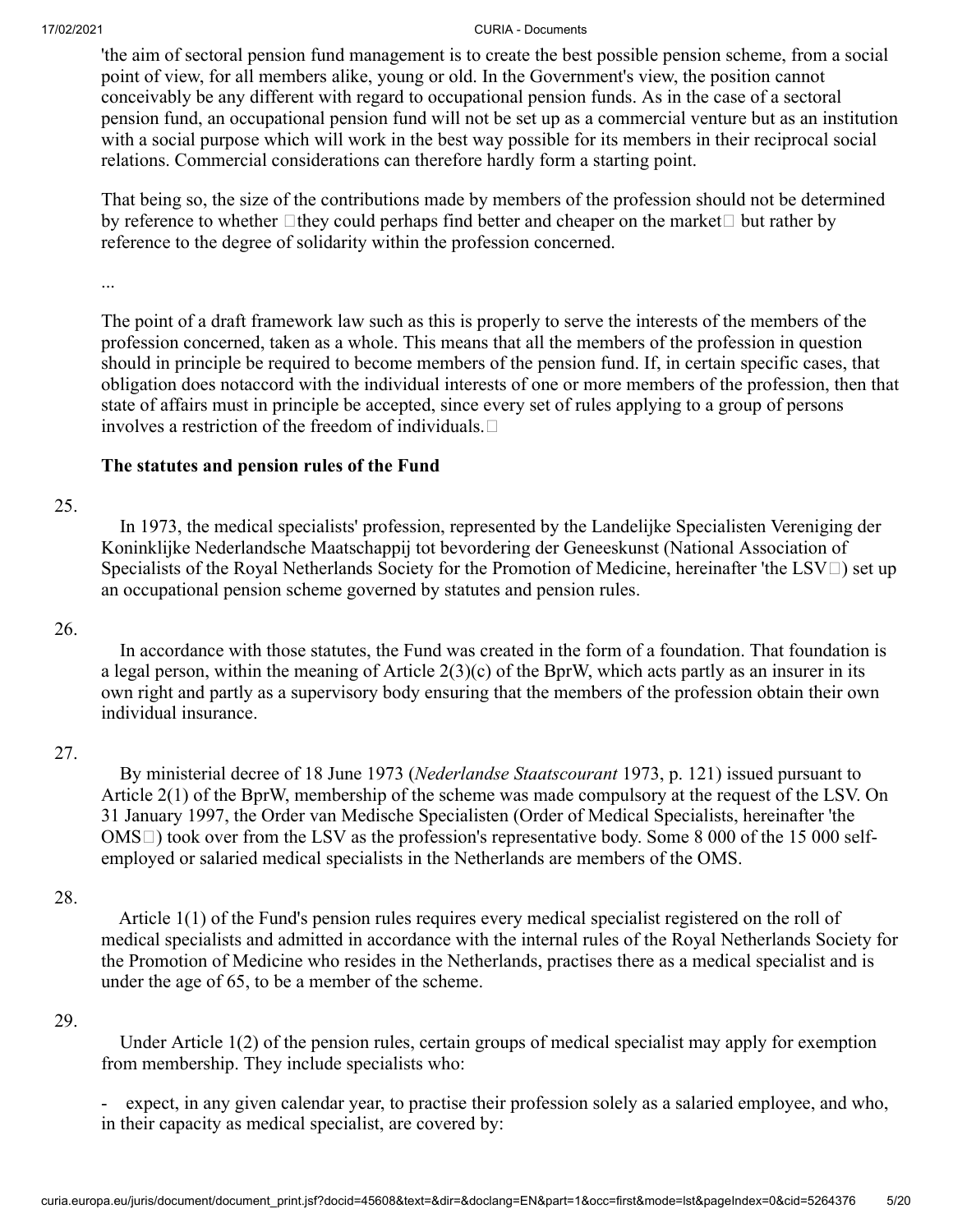(a) a pension scheme governed by a law other than the Pensioen- en spaarfondsenwet (Law on Savings Banks and Retirement Funds), the Wet houdende vaststelling van een regeling betreffende verplichte deelneming in een bedrijfspensioenfonds (Law Establishing Rules on Compulsory Membership of Sectoral Pension Funds, hereinafter 'the BPW $\Box$ ) or the BprW, or pursuant to an administrative measure of general effect;

(b) a pension scheme of which membership is compulsory under the BPW;

 (c) a pension scheme different from that in question in this case, membership of which is compulsory under the BprW, or

 (d) a pension scheme which was adopted by the employer before 6 May 1972 and which is at least equivalent to the abovementioned occupational pension scheme, or

earn, in self-employed practice, income not exceeding a certain threshold.

#### 30.

 In their answers to the written questions put to them by the Court, the Netherlands Government and the Fund stated that the Fund is bound by the conditions laid down in Article 1(2) of the pension rules. That being so, exemption from membership may, in principle, only be granted on the grounds set out in that provision.

### 31.

 As regards the relationship between the powers of the competent Minister under Article 26 of the BprW and the Fund's powers under Article 1(2) of the pension rules to exempt medical specialists from compulsory membership, the Netherlands Government stated, in reply to a written question put to it by the Court, that the Minister's powers of exemption are subsidiary to the Fund's powers and duties in this regard. The Minister may intervene only where the Fund has no power to grant exemption.

### 32.

 Under Article 44 of the pension rules, the Fund's managers may, in special circumstances, grant derogations from the pension rules in favour of certain members, provided that any such derogation does not prejudice the rights of other members. According to the Fund's answer to a written question put to it by the Court, Article 44 of the pension rules amounts to an exceptional clause to be applied in situations which are particularly inequitable, such as where a member would accrue pension rights only over a very short period.

### 33.

 In reply to a written question put to it by the Court, the Netherlands Government stated that, whilst the Fund was set up as a foundation governed by private law, any decisions it takes regarding compulsory membership and exemption therefrom may be challenged by way of an action in administrative law. Its decisions may therefore form the subject-matter of a claim addressed to the competent Minister, and may subsequently be contested in an action before the administrative courts.

## **The medical specialists' pension scheme**

### 34.

The medical specialists' pension scheme provides for:

(a) an old-age pension, to be paid when the member reaches 65 years of age;

(b) a survivors' pension, payable to either a widow or widower, amounting in principle to 70% of the old-age pension accrued during the couple's marriage, and paid to the survivor of the deceased member;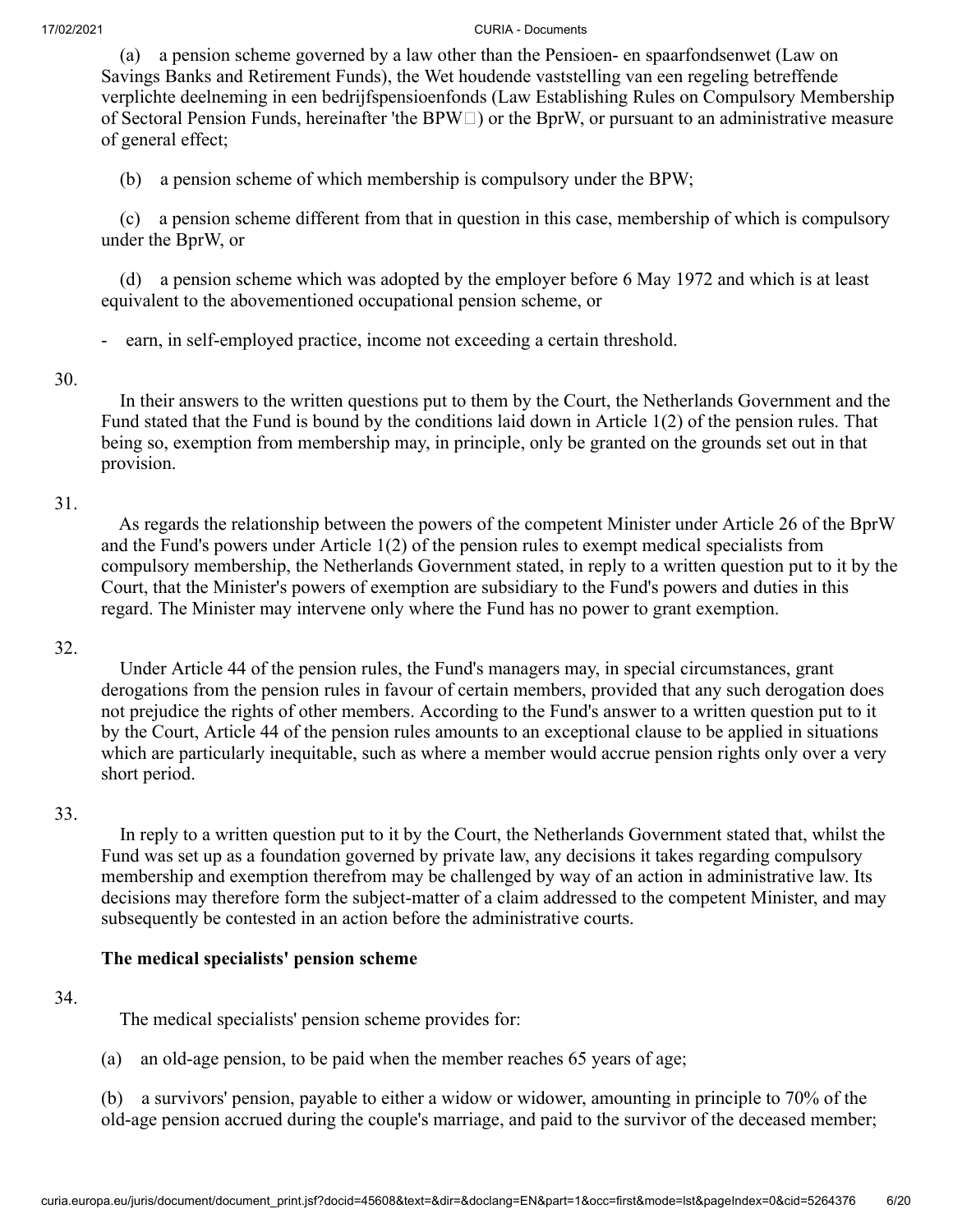(c) an orphans' pension of 14% (or, where both parents are deceased, 28%) of the old-age pension, paid to the child or children of the deceased member until their 18th birthday, with the possibility of continued payment thereafter until the child's 27th birthday;

(d) indexation, linking the value of the pension to the general rise in the level of incomes;

(e) retroactive pension rights in respect of periods prior to the establishment of the Fund;

(f) in the event that the member is unable to continue practising his profession due to disability, the continued payment of contributions by the Fund in order to maintain the accrual of pension rights;

(g) additional survivors' benefits for widows, widowers and orphans of deceased members who die as members before reaching the age of 65, such benefits increasing in inverse proportion to the age of the deceased member.

### 35.

The pension scheme is made up of two parts. The first, the 'basic pension $\Box$ , includes the old-age pension and the survivors' and orphans' pensions at their nominal value, that is to say without indexation of the benefits to reflect the general increase in the level of incomes. As far as the basic pension is concerned, the medical specialists' profession chose the form described at Article 2(2)(b) of the BprW. Thus, the members of the profession are required to set up their basic pension by purchasing individual insurance policies from the Fund or from an authorised insurance company. The members may review their choice every five years, and the Fund ensures that members comply with their insurance obligations.

#### 36.

 Insurance companies providing the basic pension insurance are required to enter into an agreement with the Fund. In many ways, the Fund acts as an intermediary between the medical specialist and the insurer. For example, the Fund collects contributions in respect of the basic pension and passes them on to the insurer. The Fund and the insurance company fix the premiums for the basic pension on an actuarial basis. Those premiums vary according to the age, sex and income of the member, the administrative costs of the Fund or the insurer, and the performance of the investments made by the Fund or the insurance company.

### 37.

 The second part of the pension scheme comprises the indexation mechanism, retroactive pension rights, the continuing accrual of pension rights without payment of contributions in the event of a member's disability, and additional survivors' benefits. By means of an adaptation coefficient determined on a yearly basis, the indexation system enables pensions and pension rights to be adjusted in line with rises in incomes. As far as this second part is concerned, the medical specialists' profession has optedfor the form described in Article 2(2)(a) of the BprW. These aspects are thus managed by the Fund and may not be entrusted to an insurance company.

### 38.

 The components forming the second part of the pension scheme, with the exception of additional survivors' benefits, are funded by contributions calculated on an actuarial basis. However, no contributions are at present being allocated to members' accounts in respect of retroactive pension rights, the Fund's reserves being sufficient to finance those rights. Additional survivors' benefits are funded by way of a fixed average annual contribution.

### 39.

 The scheme does not seek to identify particular risks through the use of questionnaires or medical examinations.

#### 40.

 The Fund is a non-profit-making body and any surpluses are distributed to pensioners and members in the form of increases in their pension rights.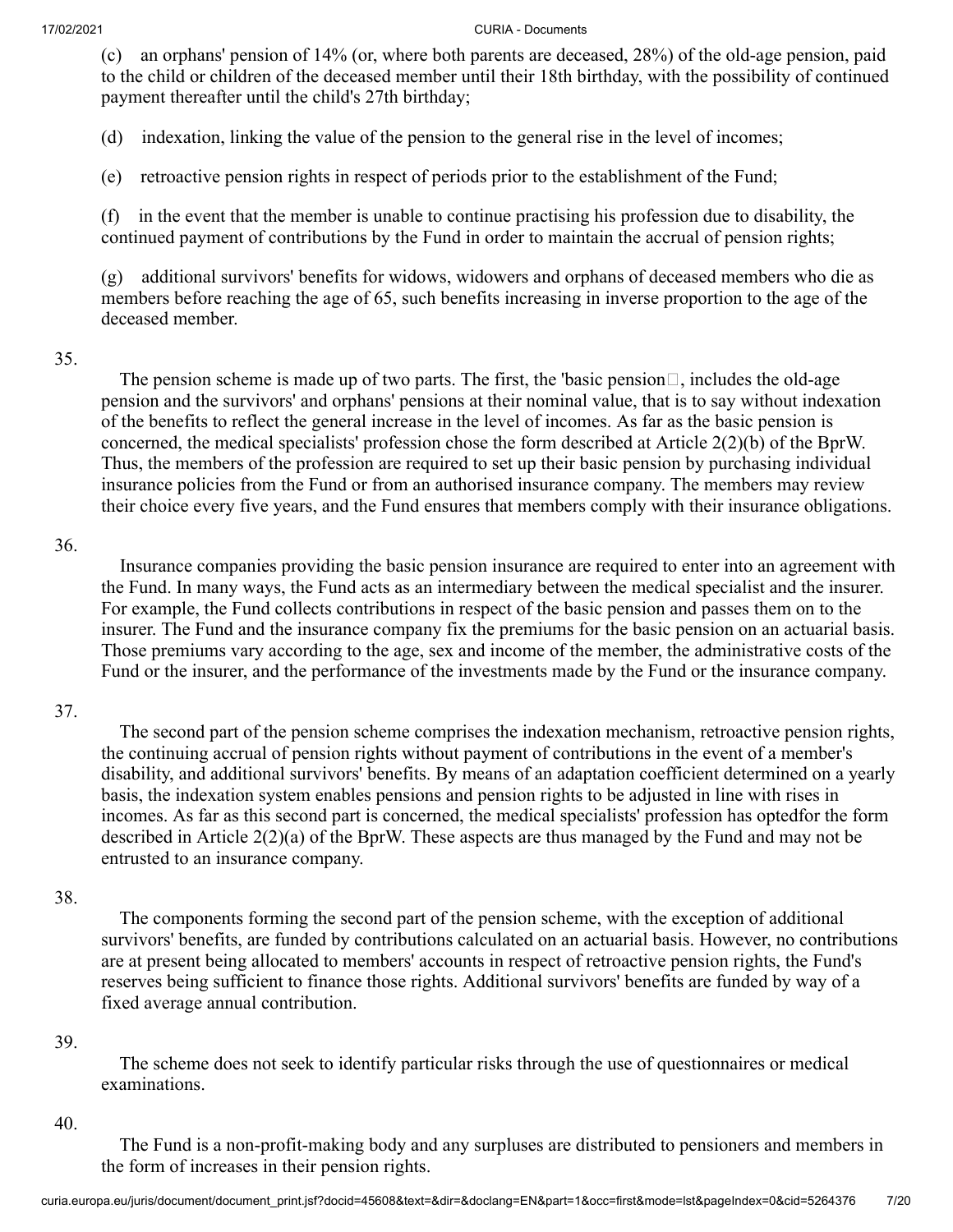On 31 December 1997 there were 5 951 members, 1 063 former members and 4 220 pensioners receiving pension payments. Of the pensioners, 1 238 were widows or widowers, 185 were orphans and 2 797 were in receipt of old-age pensions. At the end of 1997, invested capital amounted to NLG 6 600 million.

# **The main proceedings and the questions referred for a preliminary ruling**

#### 42.

 Mr Pavlov and the other applicants in the main proceedings are five medical specialists practising in a hospital in Nijmegen. It is common ground that they were obliged to be members of the Fund until the end of 1995.

### 43.

 However, Mr Pavlov and the other applicants take the view that, as from 1 January 1996, they ought to have been exempted from compulsory membership of the Fund by virtue of Article 1(2) of the Fund's rules. Since that date they have been practising as salaried employees and they submit that, as such, they are required to be members of the Bedrijfspensioenfonds voor de Gezondheid, Geestelijke en Maatschappelijke Belangen (Pension Fund for the Health-Care and Psychological and Social Welfare Sector). On that ground, Mr Pavlov and the other applicants ceased paying contributions to the Fund.

### 44.

 The Fund does not accept that Mr Pavlov and the other applicants practise their profession under a contract of employment and has issued enforcement orders against them for the recovery of arrears of premiums.

### 45.

 Mr Pavlov and the other applicants have challenged those enforcement orders before the Cantonal Court, Nijmegen. By interlocutory judgments of 13 February 1998, that court held that, having regard to the nature of their contractual relationship with the hospital, Mr Pavlov and the other applicants could not rely on the exemption provided for in Article 1(2) of the Fund's rules.

### 46.

 Mr Pavlov and the other applicants submitted in the proceedings that compulsory membership of the Fund was contrary to a number of provisions of the EC Treaty.

## 47.

 The national court notes that, by judgments of 22 October 1993, the Hoge Raad der Nederlanden (Supreme Court of the Netherlands) has already referred to the Court a question concerning the compatibility with Community law of compulsory membership of an occupational pension scheme, but that the Court did not answer that question in its judgment (Joined Cases C-430/93 and C-431/93 *Van Schijndel and Van Veen* [1995] ECR I-4705).

### 48.

 It was in those circumstances that the Cantonal Court, Nijmegen, stayed proceedings and referred to the Court the following questions for a preliminary ruling:

'1. Given the aims of the BprW as described above ..., is an occupational pension fund, membership of which has been made, pursuant to and in accordance with the BprW, compulsory for all, or for one or more specified groups of members of a profession, with that compulsory membership having the legal effects ... entailed by that Law, to be regarded as an undertaking within the meaning of Articles 85, 86 and 90 of the Treaty establishing the European Economic Community?

2. If so, is the fact of making membership of the occupational pension scheme for medical specialists ... compulsory a measure adopted by a Member State which nullifies the useful effect of the competition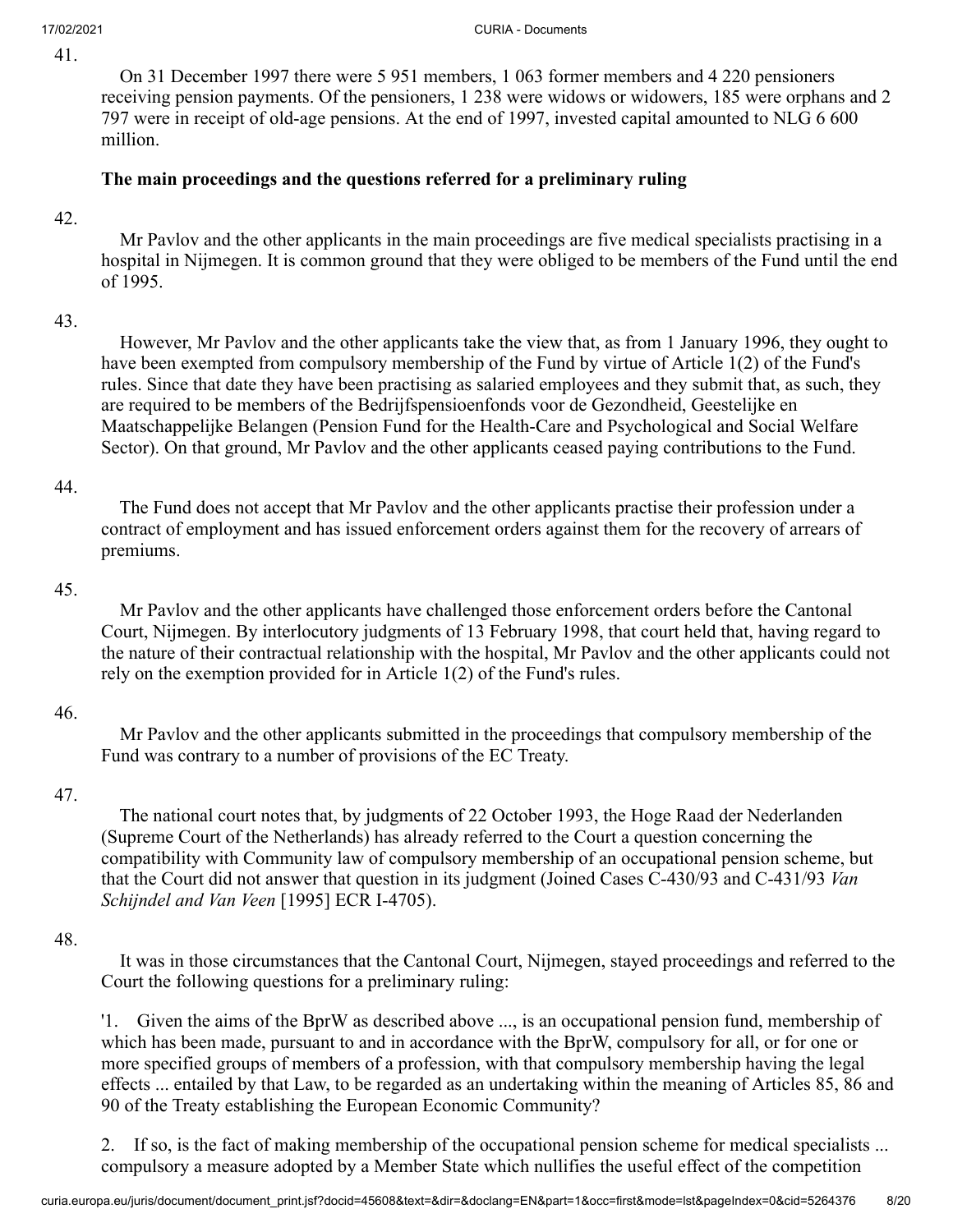rules applicable to undertakings, or is this the case only under certain conditions, and if so, under which?

3. If the last question must be answered in the negative, can other circumstances render compulsory membership incompatible with Article 90 of the Treaty, and if so, which? $\square$ 

#### 49.

 By order of 17 June 1998, the President of the Court joined Cases C-180/98 to C-184/98 for the purposes of the written procedure, the oral procedure and judgment.

#### **Admissibility**

#### 50.

 The Greek Government queries the admissibility of the questions on the ground that, in its orders for reference, the national court has not sufficiently explained the factual and legal context of the main proceedings. It argues that, without a proper account by the national court of the legal and economic aspects of the supplementary pension scheme at issue in the main proceedings, it is unable to express its position on the questions referred, particularly in view of the complexity of the legal and factual issues in the field of competition law.

#### 51.

 According to settled case-law, the need to provide an interpretation of Community law which will be of use to the national court makes it necessary for the national court todefine the factual and legal context of the questions it is asking or, at the very least, to explain the factual circumstances on which those questions are based. Those requirements are of particular importance in certain areas, such as competition, where the factual and legal issues are often complex (see, in particular, Joined Cases C-320/90, C-321/90 and C-322/90 *Telemarsicabruzzo and Others* [1993] ECR I-393, paragraphs 6 and 7, Case C-284/95 *Safety High-Tech* v *S. & T.* [1998] ECR I-4301, paragraphs 69 and 70, Case C-341/95 *Bettati* [1998] ECR I-4355, paragraphs 67 and 68, Case C-67/96 *Albany* [1999] ECR I-5751, paragraph 39, and Joined Cases C-115/97, C-116/97 and C-117/97 *Brentjens'* [1999] ECR I-6025, paragraph 38).

#### 52.

 The information provided in orders for reference must not only be such as to enable the Court to provide a useful answer but must also give the governments of the Member States and other interested parties an opportunity to submit observations pursuant to Article 20 of the EC Statute of the Court of Justice. It is the Court's duty to ensure that the opportunity of submitting observations is safeguarded, bearing in mind that, under Article 20, only orders for reference are notified to the interested parties (see, in particular, the order of 30 April 1998 in Joined Cases C-128/97 and C-137/97 *Testa and Modesti* [1998] ECR I-2181, paragraph 6, the order of 11 May 1999 in Case C-325/98 *Anssens* [1999] ECR I-2969, paragraph 8, and the judgments in *Albany*, paragraph 40, and *Brentjens'*, paragraph 39).

#### 53.

 It is clear from the observations submitted under Article 20 of the EC Statute of the Court of Justice by the governments of the Member States and the other interested parties, and from the observations submitted by the Greek Government itself in the event that the Court held the reference from the national court to be admissible, that the information contained in the orders for reference did enable them to adopt a position on the questions referred to the Court.

#### 54.

 Furthermore, even though the Greek Government may have taken the view in this case that the information provided by the national court was not sufficient to enable it to adopt a position on certain aspects of the questions submitted to the Court, that information was amplified by the case-file forwarded by the national court, by the written observations and by the answers given to the questions asked by the Court. All that information, summarised in the Report for the Hearing, was made available to the governments of the Member States and the other interested parties for the purposes of the hearing, at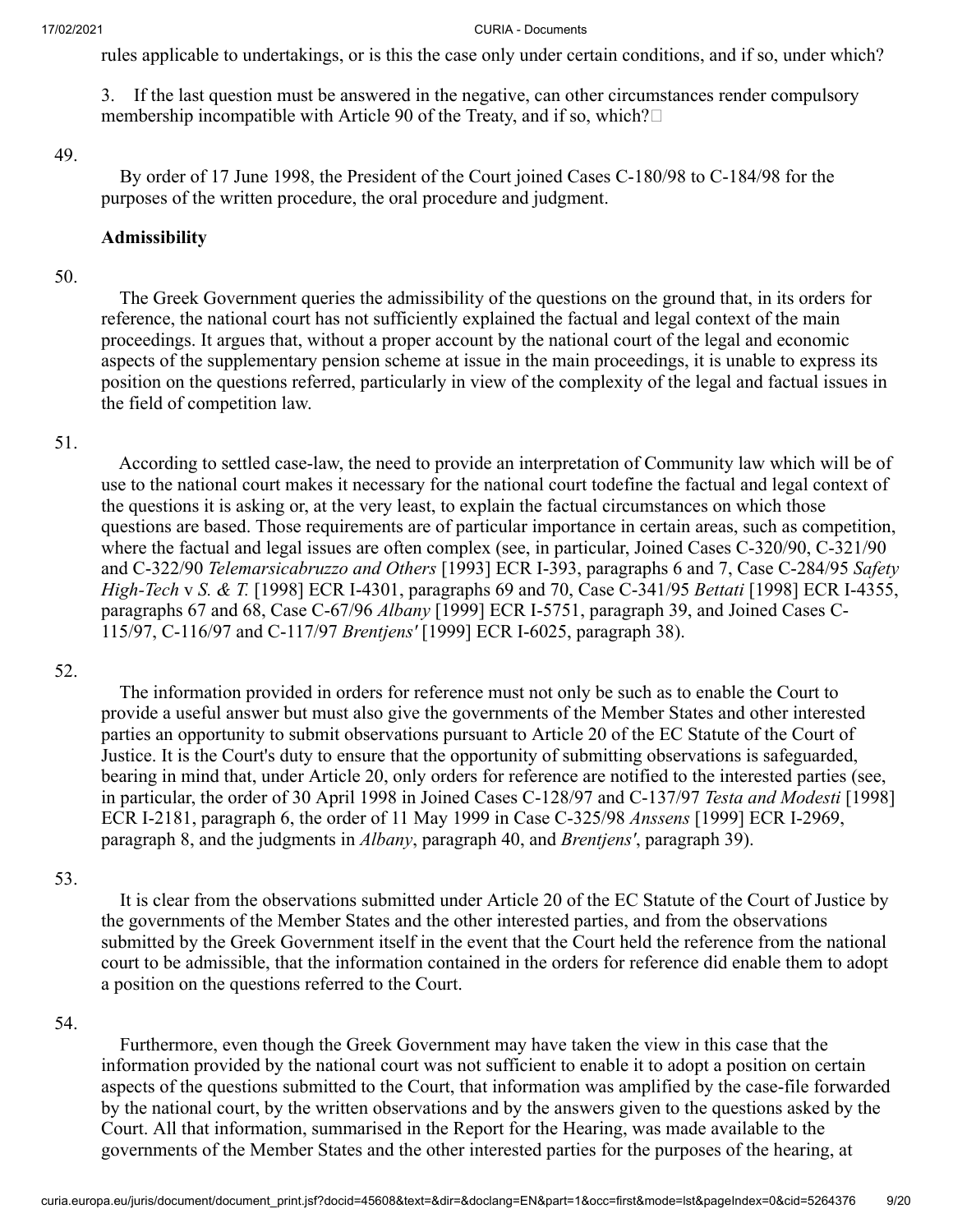which they had an opportunity, if needed, to amplify their observations (see *Albany*, paragraph 43, and *Brentjens'*, paragraph 42).

#### 55.

 Thus, the information supplied by the national court, supplemented in so far as necessary by the other information mentioned in the previous paragraph, sufficiently apprises the Court of the facts and regulatory framework at issue in the main proceedings to enable it to interpret the Community competition rules in relation to the situation in question in those cases.

### 56.

It follows that the questions referred for a preliminary ruling are admissible.

### **The second question**

### 57.

 By its second question, which it is appropriate to consider first, the national court is asking essentially whether Article 5 of the EC Treaty (now Article 10 EC) and Article 85 of that Treaty prohibit a Member State's public authorities from making membership of an occupational pension fund compulsory at the request of a profession's representative body.

### 58.

 In order to answer the second question, it is necessary to consider first of all whether a decision taken by a liberal profession's representative body to set up, for the members of that profession, a pension fund responsible for managing a supplementary pension scheme and to request the public authorities to make membership of that fund compulsory for all members of the profession is contrary to Article 85 of the Treaty.

#### 59.

 It must be observed at the outset that Article 85(1) of the Treaty prohibits all agreements between undertakings, decisions by associations of undertakings and concerted practices which may affect trade between Member States and which have as their object or effect the prevention, restriction or distortion of competition within the common market. The importance of that rule prompted those who drafted the Treaty to provide expressly in Article 85(2) of the Treaty that agreements or decisions prohibited under that provision are to be automatically void.

### 60.

 Next, it should be observed that, in the *Brentjens'* case and in Case C-219/97 *Drijvende Bokken* [1999] ECR I-6121, the Court held that a decision taken by an organisation representing employers and workers in a given sector, in the context of a collective agreement, to set up in that sector a single pension fund responsible for managing a supplementary pension scheme and to request the public authorities to make membership of that fund compulsory for all workers in that sector does not fall within the scope of Article 85 of the Treaty.

### 61.

 The Fund, the Netherlands Government and the Commission, the latter in alternative argument, submit that there is no significant difference between the national rules governing the sectoral pensions which were at issue in *Albany*, *Brentjens'* and *Drijvende Bokken* and those governing the occupational pension schemes at issue in the main proceedings. The reasons which led the Court in those earlier cases to hold that a decision by an organisation representing employers and workers to set up a sectoral pension fund and to request the public authorities to make membership of that fund compulsory did not fall within the scope of Article 85 of the Treaty also hold good with regard to a similar decision emanating, as in the present cases, from the members of a liberal profession, and take such a decision outside the scope of Article 85 of the Treaty, even if the members of the profession are not acting within the context of a collective agreement.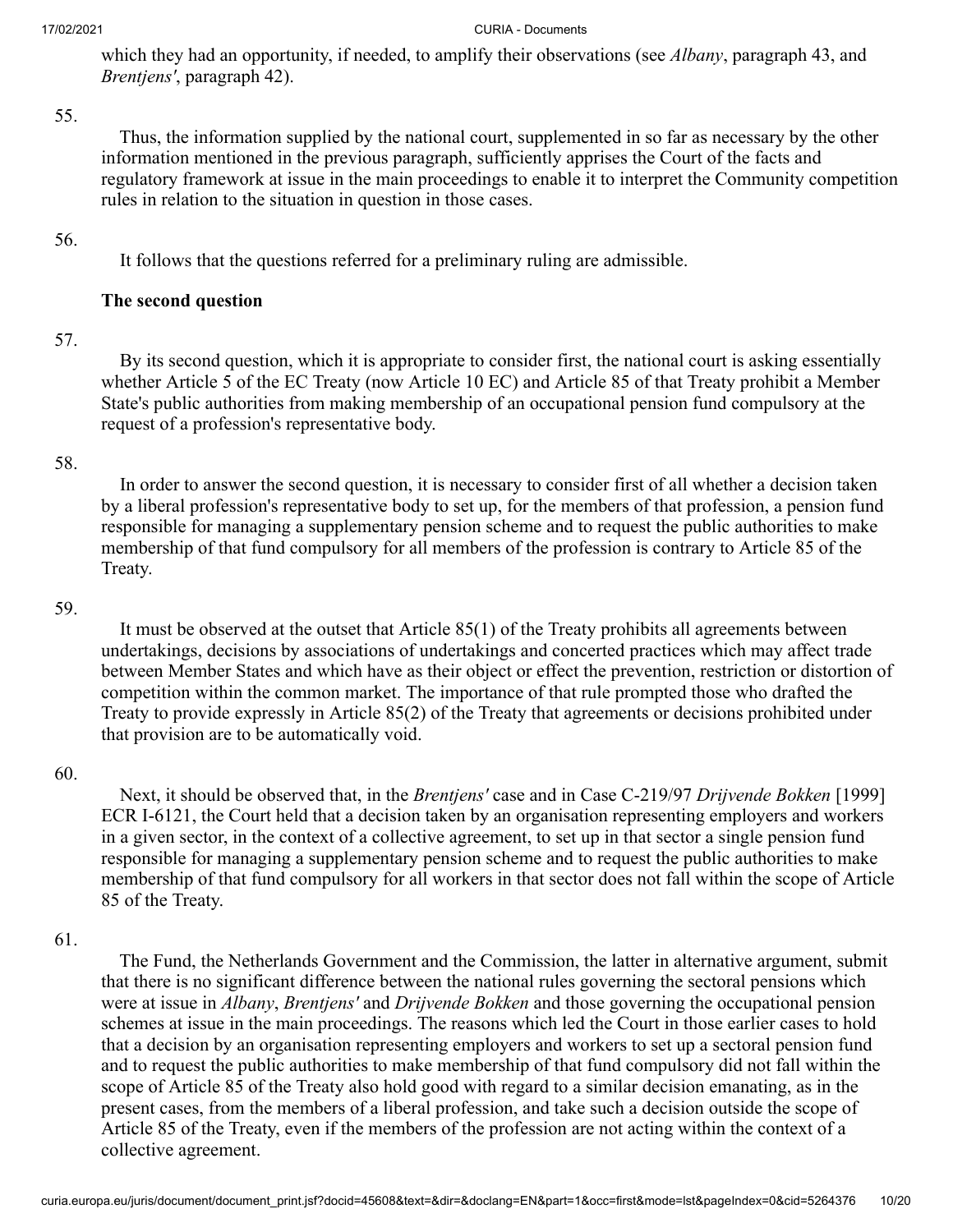According to the Fund, the Netherlands Government and the Commission, several of the grounds stated in the judgments mentioned in the paragraph above are also applicable to the present cases.

#### 63.

 First of all, the introduction of a compulsory supplementary pensions scheme for all the members of a liberal profession is, they submit, consistent with Article 3(g) and (i) of the EC Treaty (now, after amendment, Article  $3(1)(g)$  and  $(j)$  EC), according to which the activities of the Community are to include not only a 'system ensuring that competition in the internal market is not distorted  $\Box$  but also 'a policy in the social sphere  $\Box$ , and with Article 2 of the EC Treaty (now, after amendment, Article 2 EC), which provides that a particular task of the Community is 'to promote throughout the Community a harmonious and balanced development of economic activities  $\Box$  and 'a high level of employment and of social protection $\Box$ .

#### 64.

 Secondly, the supplementary occupational pension scheme at issue in the main proceedings was introduced at the request of the representative body of the members of the profession concerned, following collective bargaining.

#### 65.

 Thirdly, a decision taken by the representative body of the members of a profession to implement such a supplementary pension scheme and to request that it be made compulsory is one which pursues the same social objective as the agreement at issue in *Albany*, *Brentjens'* and *Drijvende Bokken*, namely to guarantee all the members of a profession a certain level of pension.

#### 66.

 The importance of the social function attributed to supplementary pensions has recently been recognised by the Community legislature's adoption of Council Directive 98/49/EC of 29 June 1998 on safeguarding the supplementary pension rights of employed and self-employed persons moving within the Community (OJ 1998 L 209, p. 46). That Directive does not differentiate between the pensions of employed persons and those of self-employed persons.

### 67.

 It should be borne in mind that, at paragraphs 64, 61 and 51 respectively of the judgments in *Albany*, *Brentjens'* and *Drijvende Bokken*, the Court held that agreements concluded in the context of collective bargaining between employers and employees and aimed at improving employment conditions are not, by reason of their nature and purpose, to be regarded as falling within the scope of Article 85(1) of the Treaty.

### 68.

 Such exclusion from the scope of Article 85(1) of the Treaty cannot be applied to an agreement which, whilst being intended, like the agreement at issue in the main proceedings, to guarantee a certain level of pension to all the members of a profession and thus to improve one aspect of their working conditions, namely their remuneration, is not concluded in the context of collective bargaining between employers and employees.

### 69.

 On this point, it should be emphasised that the Treaty contains no provisions, like Articles 118 and 118b of the EC Treaty (Articles 117 to 120 of the EC Treaty havebeen replaced by Articles 136 EC to 143 EC) or Articles 1 and 4 of the Agreement on social policy (OJ 1992 C 191, p. 91), encouraging the members of the liberal professions to conclude collective agreements with a view to improving their terms of employment and working conditions and providing that, at the request of members of the professions, such agreements be made compulsory by the public authorities, for all the members of the profession in question.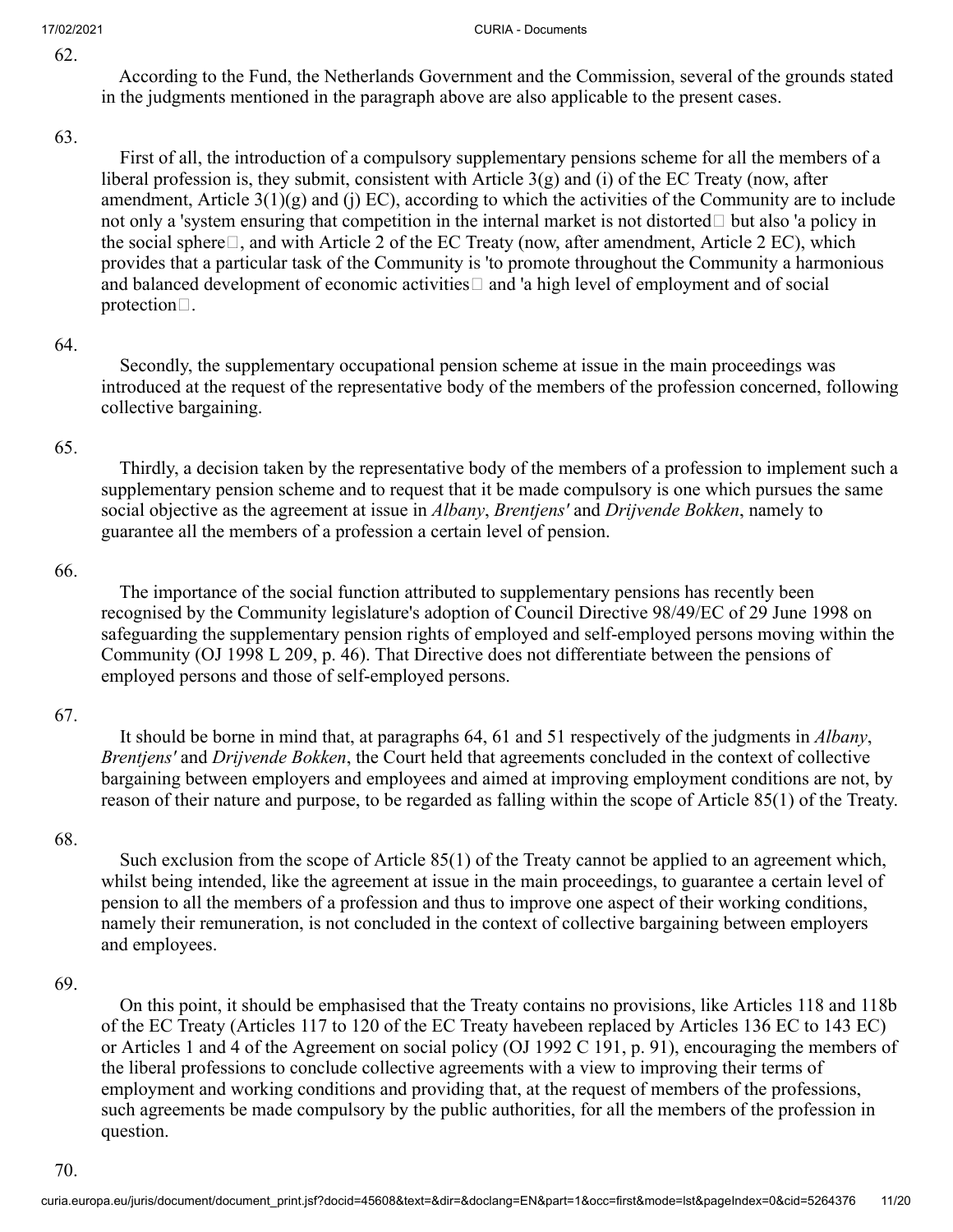That being so, Article 85(1) of the Treaty must be interpreted as meaning that a decision taken by the members of a liberal profession to set up a pension fund responsible for managing a supplementary pension scheme and to request the public authorities to make membership of that fund compulsory for all the members of that profession does not, by reason of its nature or purpose, fall outside the scope of that provision.

#### 71.

 Therefore, it is necessary to ascertain whether the conditions for application of Article 85(1) of the Treaty are fulfilled and, first of all, whether or not the representative body in question in the main action, namely the LSV, is an association of undertakings.

### 72.

 In this connection, it should be pointed out that, on the date on which the LSV applied to the public authorities to make membership of the Fund compulsory, that organisation was made up solely of selfemployed medical specialists.

### 73.

 Thus it is necessary to consider whether those independent medical specialists are undertakings within the meaning of Articles 85, 86 and 90 of the Treaty.

### 74.

 The Court has consistently held that, in the context of competition law, the concept of an undertaking covers any entity engaged in an economic activity, regardless of the legal status of the entity or the way in which it is financed (see, in particular, Case C-41/90 *Höfner and Elser* [1991] ECR I-1979, paragraph 21, Joined Cases C-159/91 and C-160/91 *Poucet and Pistre* [1993] ECR I-637, paragraph 17, Case C-244/94 *Fédération Française des Sociétés d'Assurance* [1995] ECR I-4013, paragraph 14, *Albany*, paragraph 77, *Brentjens'*, paragraph 77, and *Drijvende Bokken*, paragraph 67).

### 75.

 It has also been consistently held that any activity consisting in offering goods and services on a given market is an economic activity (Case 118/85 *Commission* v *Italy* [1987] ECR 2599, paragraph 7, and Case C-35/96 *Commission* v *Italy* [1998] ECR I-3851, paragraph 36).

## 76.

 In the present cases, the medical specialists who are members of the LSV provide, in their capacity as self-employed economic operators, services on a market, namely the market in specialist medical services. They are paid by their patients for the services they provide and assume the financial risks attached to the pursuit of their activity.

### 77.

 The self-employed medical specialists who are members of the LSV therefore carry on an economic activity and are thus undertakings within the meaning of Articles 85, 96and 90 of the Treaty. The complexity and technical nature of the services they provide and the fact that the practice of their profession is regulated cannot alter that conclusion (see, to that effect, Case C-35/96 *Commission* v *Italy*, cited above, paragraphs 37 and 38).

## 78.

 Nevertheless, the Commission contends that, when they are contributing to their own supplementary pension scheme, the medical specialists are not acting as undertakings within the meaning of Community competition law. A medical specialist who sets up a supplementary pension for himself is, the Commission submits, acting as an end user and the decision he takes in that context falls outside the scope of the competition rules. Such a decision can, it says, be compared to a decision to make investments on the financial markets or to purchase a holiday home.

79.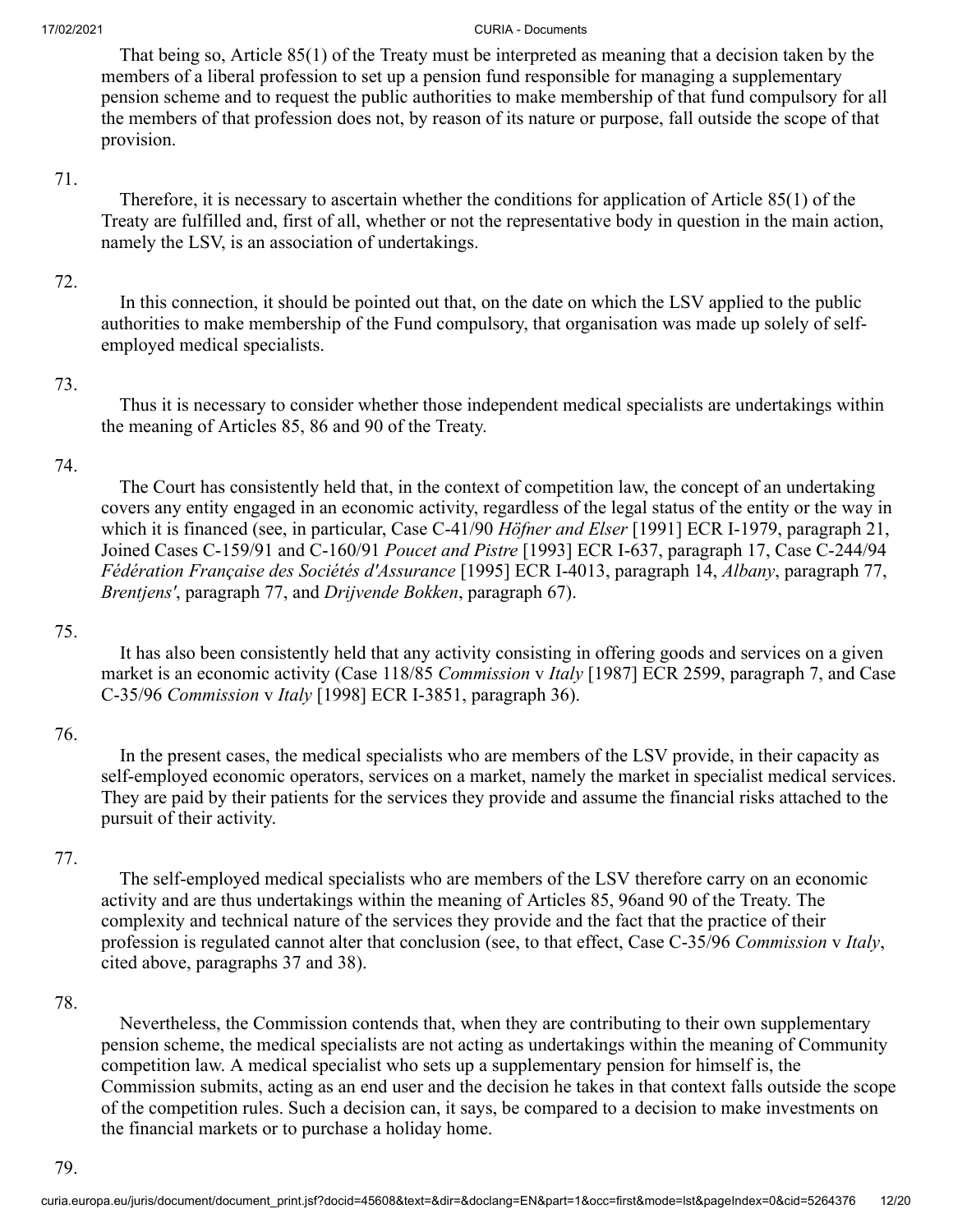It should be observed in response to that contention that the fact that a self-employed medical specialist pays contributions to a supplementary occupational pension scheme is closely linked to the practice of his profession. The medical specialist's membership of such a scheme stems from the practice of his profession. The supplementary occupational pension scheme at issue in the main proceedings, which covers all members of the profession, allows its members to set aside part of their professional income in order to guarantee themselves, and on certain conditions, a surviving spouse or child, a certain level of income after they have ceased practising.

#### 80.

 The link between the payment of contributions by every self-employed medical specialist to the same supplementary occupational pension scheme and professional practice is also especially close for the reason that the scheme is characterised by a high degree of solidarity between all medical practitioners. That is evidenced, in particular, by the fact that contributions are not linked to risk, the fact that all members of the profession must be accepted into the scheme without a prior medical examination, the fact that, in the event of disability, the fund assumes payment of contributions in order to maintain the accrual of pension rights, the fact that retroactive pension rights are granted to members who were already practising when the scheme came into effect and the fact that pension payments are index-linked so as to maintain their value.

#### 81.

 In those circumstances, medical specialists cannot be regarded as acting as final consumers when they make contributions to their own supplementary pension scheme.

#### 82.

 It must therefore be concluded that when they decided, through the LSV, to contribute collectively to a single occupational pension fund, medical specialists were acting as undertakings within the meaning of Articles 85, 86 and 90 of the Treaty.

#### 83.

 The next question to be examined is, therefore, whether the LSV is to be regarded as an association of undertakings for the purposes of the provisions just mentioned.

#### 84.

 The Fund argues that it would be discriminatory to treat the LSV as an association of undertakings and not other professional organisations, such as the Netherlands BarAssociation, which are governed by a public-law statute and which, as such, have regulatory powers.

#### 85.

 Suffice it to say in this regard that the fact that a professional organisation is governed by a public-law statute does not preclude the application of Article 85 of the Treaty. According to its wording, that provision applies to agreements between undertakings and decisions by associations of undertakings. So, the legal framework within which an association decision is taken and the legal definition given to that framework by the national legal system are irrelevant as far as the applicability of the Community rules on competition and, in particular, Article 85 of the Treaty, are concerned (Case 123/83 *BNIC* v *Clair* [1985] ECR 391, paragraph 17, and Case C-35/96 *Commission* v *Italy*, cited above, paragraph 40).

#### 86.

 Nor, contrary to what the Fund maintains, can the LSV be taken outside the scope of Article 85 of the Treaty by the fact that its main task is to protect the interests of medical specialists, and in particular their income, which is made up in part by supplementary pensions, in negotiations with the Netherlands authorities concerning the cost of medical services.

#### 87.

 Admittedly, a decision taken by a body having regulatory powers within a given sector might fall outside the scope of Article 85 of the Treaty where that body is composed of a majority of representatives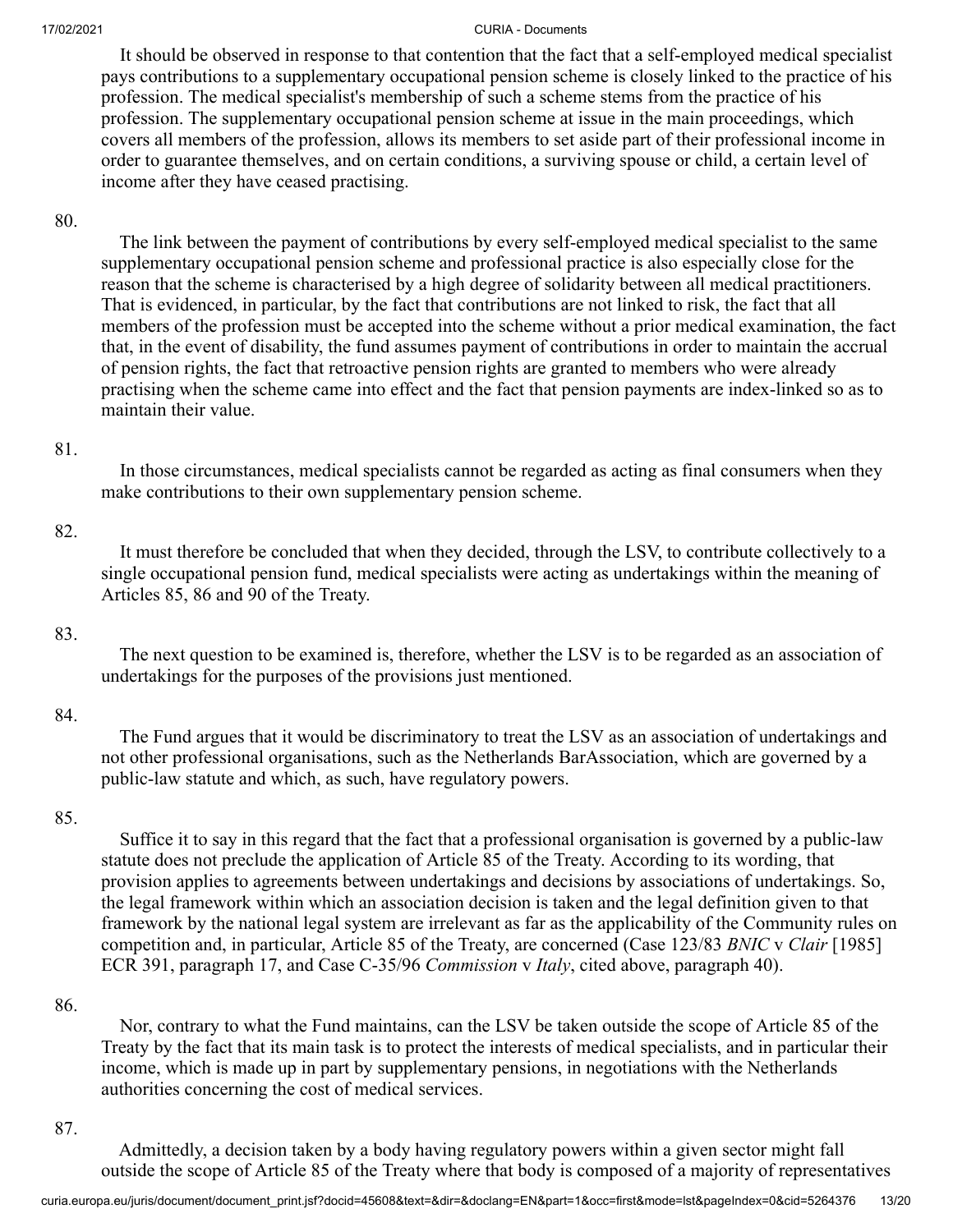of the public authorities and where, on taking a decision, it must observe various public-interest criteria (Case C-96/94 *Centro Servizi Spediporto* v *Spedizioni Marittima del Golfo* [1995] ECR I-2883, paragraphs 23 to 25, and Case C-35/96 *Commission* v *Italy*, cited above, paragraphs 41 to 44).

#### 88.

 However, that is not the situation in the present cases, for at the time when the LSV decided to set up the Fund and to apply to the public authorities for a decision making membership compulsory, it was composed exclusively of self-employed medical specialists, whose economic interests it defended.

### 89.

 That being so, the LSV must be regarded as an association of undertakings within the meaning of Articles 85, 86 and 90 of the Treaty.

#### 90.

 It is therefore necessary to consider, secondly, whether a decision by the members of a liberal profession to set up a pension fund responsible for the management of a supplementary pension scheme and to apply to the public authorities for a decision making membership of the fund compulsory for all members of that profession has as its object or effect the prevention, restriction or distortion of competition within the common market.

#### 91.

 It is settled case-law that, in defining the criteria for the application of Article 85(1) of the Treaty to a specific case, account should be taken of the economic context in which undertakings operate, the products or services covered by the decisions of those undertakings, the structure of the market concerned and the actual conditions in whichit functions (Case C-399/93 *Oude Luttikhuis and Others* [1995] ECR I-4515, paragraph 10).

#### 92.

 In this respect, it must be borne in mind that a decision of the kind just mentioned means that all the members of a profession arrange their supplementary pension with one body and under the same conditions, except for their basic pension, which they may freely obtain from any authorised insurance company.

### 93.

 The conclusion must be that such a decision, which standardises in part the costs and supplementary pension benefits of medical specialists, restricts competition as far as concerns one cost factor of specialist medical services, inasmuch as one of its effects is that those medical practitioners do not compete with one another to obtain less costly insurance for that part of their pension.

#### 94.

 However, as the Advocate General observes at paragraphs 138 to 143 of his Opinion, the restrictive effects of such a decision on the specialist medical services market are limited.

### 95.

 The decision in question produces restrictive effects only in relation to one cost factor of the services offered by self-employed medical specialists, namely the supplementary pension scheme, which is insignificant in comparison with other factors, such as medical fees or the cost of medical equipment. The cost of the supplementary pension scheme has only a marginal and indirect influence on the final cost of the services offered by self-employed medical specialists.

#### 96.

 Furthermore, it should be observed that the implementation of a supplementary pension scheme managed by a single fund allows self-employed medical specialists to share the risks insured against whilst achieving economies of scale in the management of contributions and payment of pensions and in the investment of assets.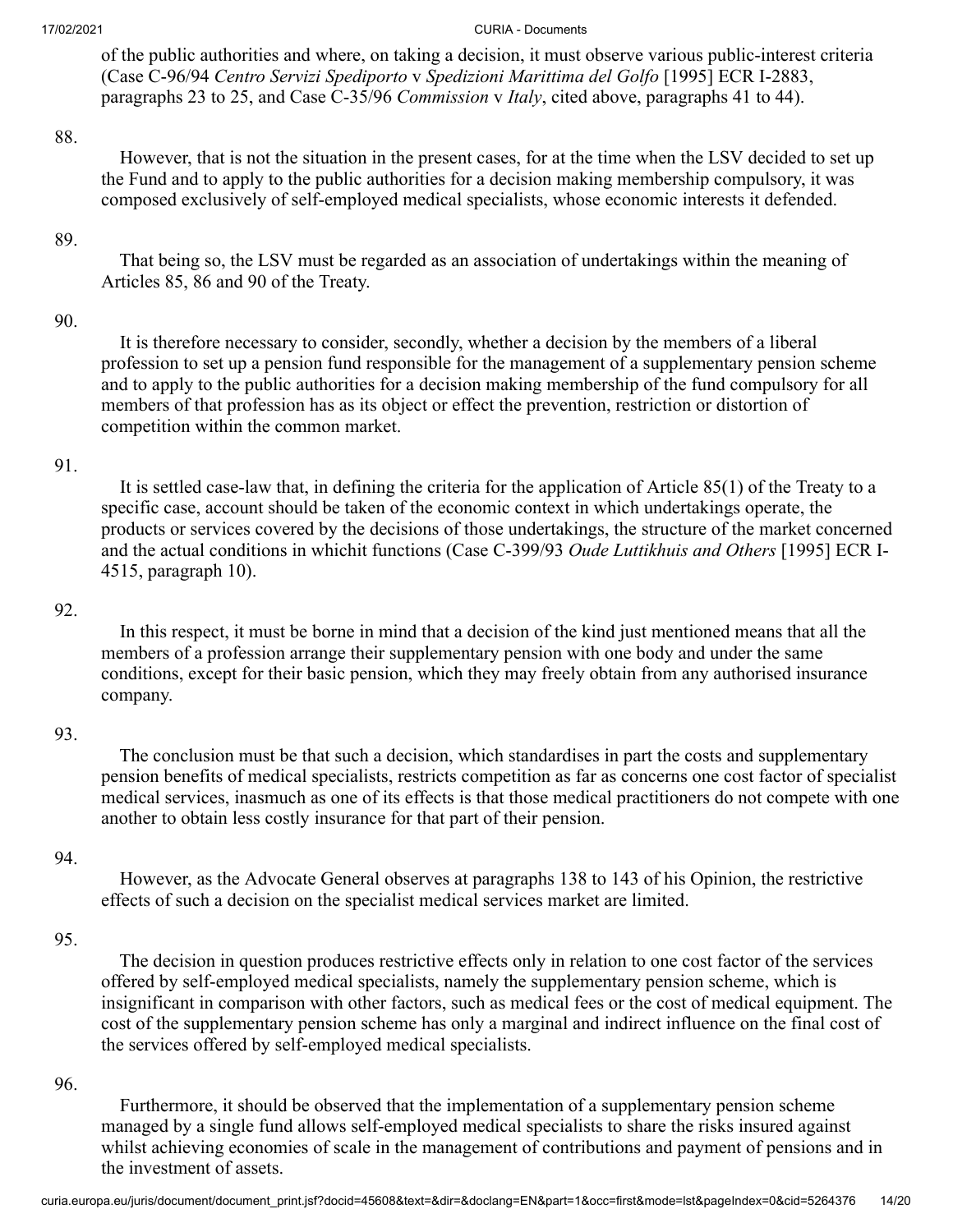It follows from the foregoing that a decision by the members of a profession to set up a pension fund entrusted with the management of a supplementary pension scheme does not appreciably restrict competition within the common market.

#### 98.

 As for the request, made to the public authorities by an organisation representing the members of a profession, to make membership of the occupational pension fund it has set up compulsory, it is made under a scheme identical to those existing under the national law of a number of countries concerning the exercise of regulatory authority in the social domain. Such regimes are designed to promote the creation of supplementary pensions of the second type and include a number of safeguards whose observance the competent Minister must ensure, so that a request by the members of a profession for membership to be made compulsory cannot constitute an infringement of Article 85(1) of the Treaty.

### 99.

 That being so, it must be held that a decision by the members of a profession to set up a pension fund entrusted with the management of a supplementary pension scheme andto request the public authorities to make membership of that fund compulsory for all members of the profession, is not contrary to Article 85(1) of the Treaty.

### 100.

 Thus, for the same reasons, a decision by the Member State in question to make membership of such a fund compulsory for all members of the profession is not contrary to Articles 5 and 85 of the Treaty either.

#### 101.

 The answer to be given to the second question must therefore be that Articles 5 and 85 of the EC Treaty do not preclude public authorities from making membership of an occupational pension fund compulsory at the request of a profession's representative body.

### **The first question**

### 102.

 By its first question, which it is appropriate to consider secondly, the national court asks essentially whether a pension fund responsible for managing a supplementary pension scheme set up by a profession's representative body and of which membership has been made compulsory by the public authorities for all members of that profession is an undertaking within the meaning of Articles 85, 86 and 90 of the Treaty.

### 103.

 According to the Fund and the governments which have submitted observations pursuant to Article 20 of the EC Statute of the Court of Justice, such a fund does not constitute an undertaking within the meaning of Articles 85, 86 and 90 of the Treaty. In this connection, they set forth the various characteristics of the occupational pension fund and of the supplementary pension scheme which it manages.

#### 104.

 First, compulsory membership, for all members of a profession, of a supplementary pension scheme, or at least of the most important part of that scheme, has an essential social function in the pension system applicable in the Netherlands because of the extremely limited amount of the statutory pension calculated on the basis of the minimum statutory wage. Where a supplementary pension scheme has been established by the members of a profession and membership of that scheme has been made compulsory by the public authorities, it constitutes an element of the Netherlands system of social protection and the occupational pension fund responsible for its management must be regarded as contributing to the management of the public social security service.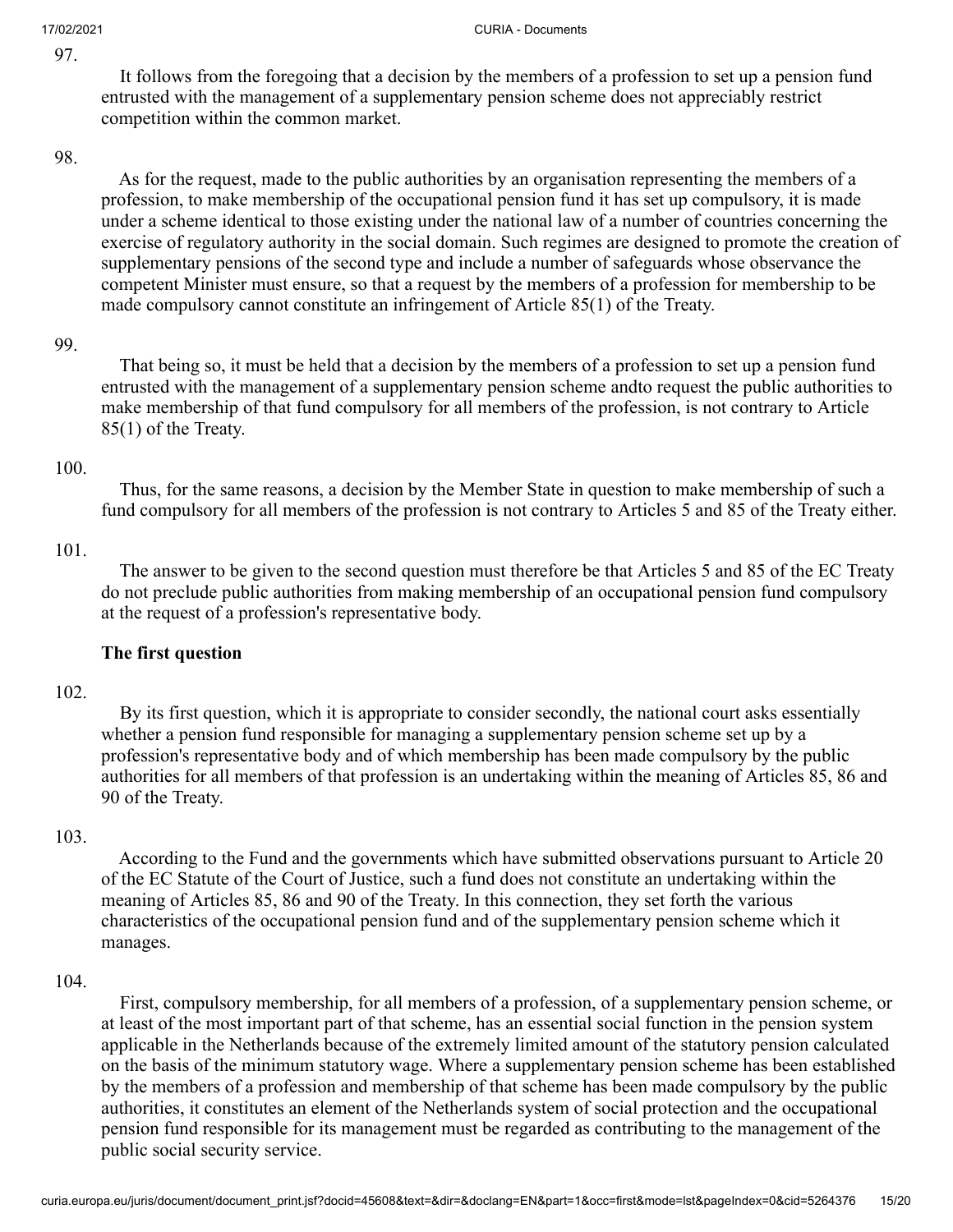Secondly, the occupational pension fund is non-profit-making. The management costs of such a fund are lower than those of life-assurance companies and the surpluses it generates are redistributed to policyholders in the form of increases in their pension rights. The professional organisation on whose initiative such a fund is created enjoys direct control over the implementation of the pension scheme by appointing and dismissing the members of the fund's management. Furthermore, the fund is subject to the supervision of the public authorities, in this case, the Insurance Board.

### 106.

 Thirdly, the occupational pension fund operates on the basis of the principle of solidarity. This is reflected by the obligation to accept all members of the profession in question without a prior medical examination, by the fund's assumption of the payment of contributions to maintain the accrual of pension rights in the event of disability, by the grant of retroactive pension rights to members already practising when the scheme came into effect and by the index-linking of pension payments so as to maintain their value. The principle of solidarity is also apparent from the fact that the level of contributions payable to the fund bears no relation to the age at which a member began practising or his state of health when he became a member. Such solidarity makes it essential that membership of the supplementary pension scheme is compulsory for all members of the profession. Otherwise, if 'good  $\Box$  risks did not participate in the scheme, the ensuing downward spiral would jeopardise its financial balance.

### 107.

 On that basis, the Fund and the governments who have submitted observations maintain that the Fund is a body entrusted with the management of a social security scheme, like that involved in *Poucet and Pistre*, cited above, but unlike the body at issue in *Fédération Française des Sociétés d'Assurance and Others* v *Ministère de l'Agriculture et de la Pêche*, cited above, which was held to be an undertaking within the meaning of Articles 85, 86 and 90 of the Treaty.

### 108.

 As was pointed out in paragraph 74 of the present judgment, in the context of Community competition law, the Court has held that the concept of an undertaking covers any entity engaged in an economic activity, regardless of the legal status of the entity or the way in which it is financed.

### 109.

 The Court also held, at paragraph 19 of its judgment in *Poucet and Pistre*, cited above, that that concept did not include bodies entrusted with the management of certain compulsory social security schemes, based on the principle of solidarity. First of all, under the sickness and maternity scheme forming part of the system in question, benefits were the same for all beneficiaries, even though contributions were proportional to income. Next, under the old-age pension scheme, pensions were funded by those in employment. Furthermore, statutory pension entitlements were not proportional to the contributions paid into the old-age pension scheme. Finally, schemes with a surplus contributed to the financing of those with structural financial difficulties. That solidarity made it necessary for the various schemes to be managed by a single body and for membership of the schemes to be compulsory.

### 110.

 In contrast, in *Fédération Française des Sociétés d'Assurance and Others*, cited above, the Court held that a non-profit-making body which managed an old-age pension scheme intended to supplement a basic compulsory scheme, established by law as an optional scheme and operating according to the principle of capitalisation, was an undertaking within the meaning of Articles 85, 86 and 90 of the Treaty. Optional membership, application of the principle of capitalisation and the fact that benefits depended solely on the amount of the contributions paid by beneficiaries and on the performance of the investments made by the managing body meant that that bodycarried on an economic activity in competition with life-assurance companies. Neither the social objective pursued, nor the fact that the body was non-profit-making, nor the requirements of solidarity, nor the other rules concerning, in particular, the restrictions to which it was subject in making investments altered the fact that the managing body was carrying on an economic activity.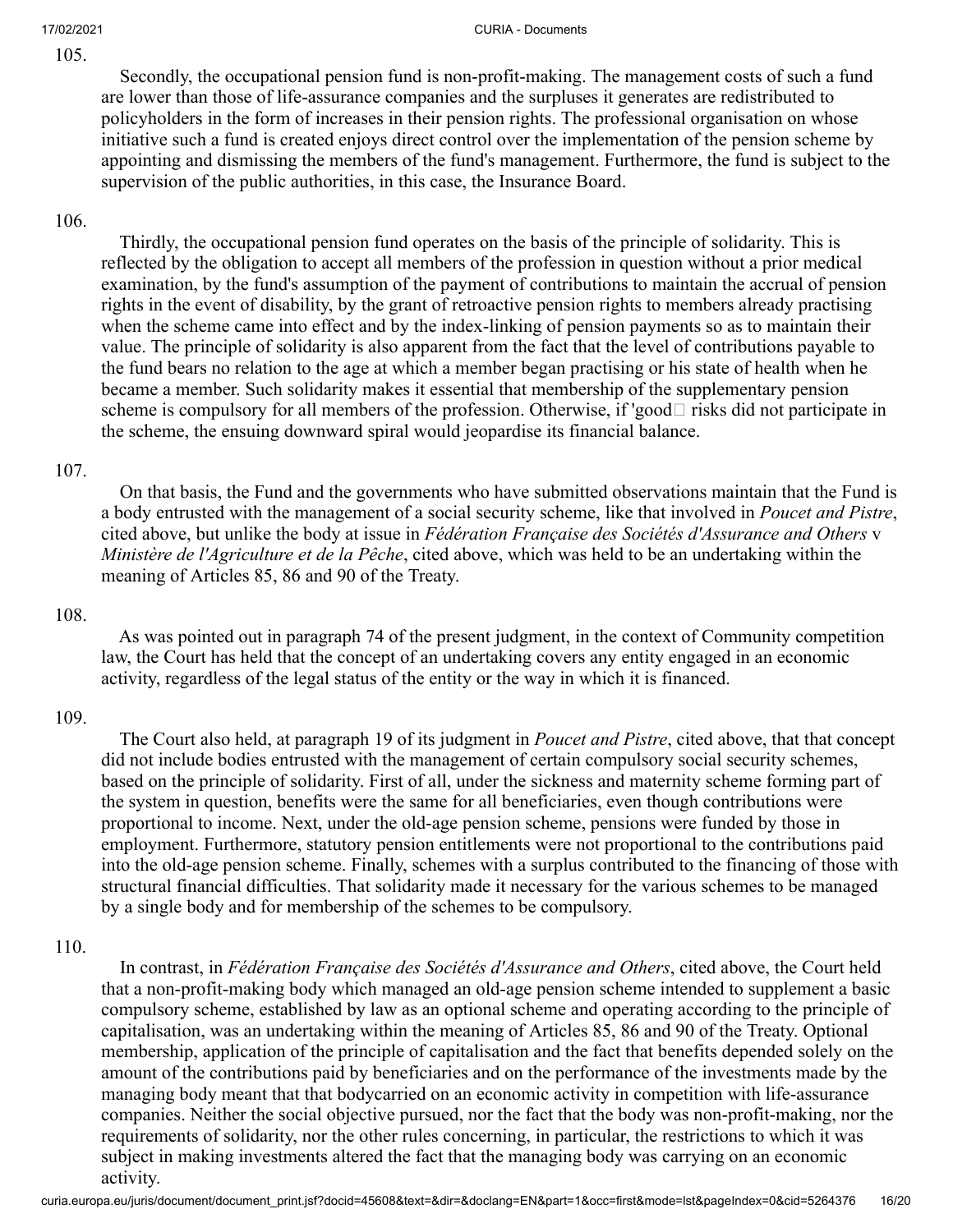Following the judgment in *Fédération Française des Sociétés d'Assurance and Others*, the Court held in *Albany*, *Brentjens'* and *Drijvende Bokken* that a pension fund entrusted with the management of a supplementary pension scheme set up by a collective agreement concluded between organisations representing employers and workers in a given sector, of which membership had been made compulsory by the public authorities for all workers in that sector, was an undertaking within the meaning of Article 85 et seq. of the Treaty.

## 112.

 In reaching that conclusion, the Court found that the sectoral pension funds in question in the cases mentioned in the paragraph above themselves determined the amount of the contributions and benefits, that they operated in accordance with the principle of capitalisation and that, by contrast with the benefits provided by bodies charged with the management of compulsory social security schemes of the kind in point in *Poucet and Pistre*, the amount of benefits provided by the funds depended on the performance of the investments which they made and in respect of which they were subject, like an insurance company, to supervision by the Insurance Board. Furthermore, the fact that a sectoral pension fund was in certain circumstances required or empowered to exempt undertakings from membership meant that it was carrying on an economic activity in competition with insurance companies (see *Albany*, paragraphs 81 to 84, *Brentjens'*, paragraphs 81 to 84, and *Drijvende Bokken*, paragraphs 71 to 74).

### 113.

The same is true of the occupational pension fund at issue in the case in the main proceedings.

### 114.

 The Fund itself determines the amount of contributions and benefits and operates on the basis of the principle of capitalisation. Thus, the level of benefits provided by the Fund depends on the performance of the investments which it makes and in respect of which it is subject, like an insurance company, to supervision by the Insurance Board.

### 115.

 Those characteristics, together with the fact that medical specialists may opt to purchase their basic pension either from the Fund or from an authorised insurance company and the fact that the Fund has power to grant certain categories of medical specialists exemption from membership as regards the other components of the pension scheme, indicate that the Fund carries on an economic activity in competition with insurance companies.

### 116.

 It must therefore be concluded that a body such as the Fund is an undertaking within the meaning of Articles 85, 86 and 90 of the Treaty.

### 117.

 The fact that the Fund is non-profit-making and the solidarity aspects emphasised by the Fund and the governments which have submitted observations are not sufficient to relieve the Fund of its status as an undertaking within the meaning of the competition rules of the Treaty (see *Albany*, paragraph 85, *Brentjens'*, paragraph 85, and *Drijvende Bokken*, paragraph 75).

### 118.

 It is true that the pursuit of a social objective, the abovementioned solidarity aspects and the restrictions or controls on investments made by the Fund may render the service provided by the Fund less competitive than comparable services provided by insurance companies. Although such constraints do not prevent the activity engaged in by the Fund from being regarded as an economic activity, they might justify the exclusive right of such a body to manage a supplementary pension scheme (see *Albany*, paragraph 86, *Brentjens'*, paragraph 86, and *Drijvende Bokken*, paragraph 76).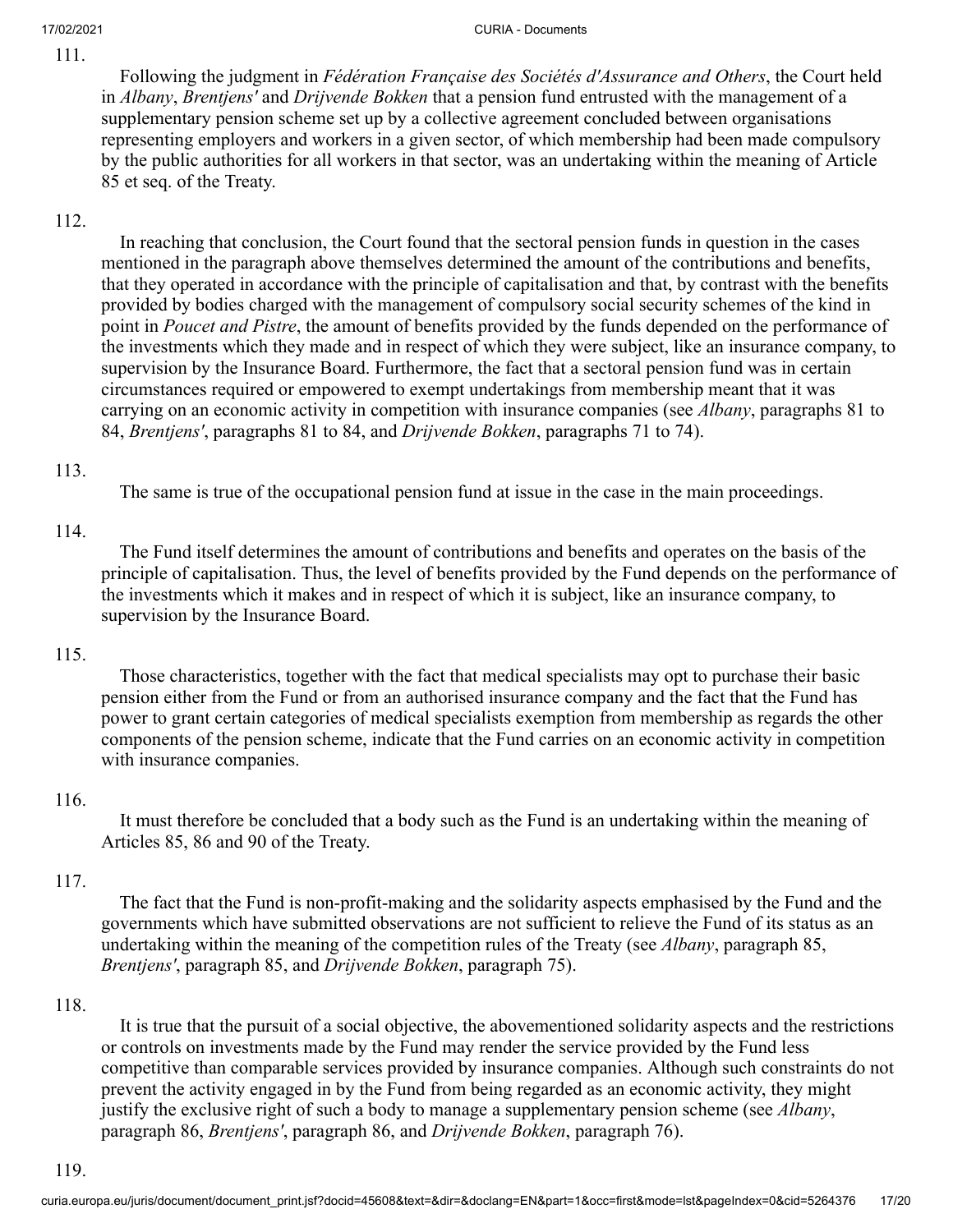The answer to the first question must therefore be that a pension fund, such as that in question in the main proceedings, which itself determines the amount of contributions and benefits and operates on the basis of the principle of capitalisation, which has been made responsible for managing a supplementary pension scheme set up by a profession's representative body and membership of which has been made compulsory by the public authorities for all members of that profession, is an undertaking within the meaning of Articles 85, 86 and 90 of the Treaty.

### **The third question**

#### 120.

 By its third question, the national court asks essentially whether Articles 86 and 90 of the Treaty preclude the public authorities from conferring on a pension fund the exclusive right to manage a supplementary pension scheme for the members of a profession.

### 121.

 It is clear from the answer given to the first question that, as far as the provision of the basic pension is concerned, the Fund constitutes an undertaking within the meaning of Articles 85, 86 and 90 of the Treaty and operates in competition with insurance companies. As regards that part of the supplementary pension scheme, the Fund does not therefore enjoy any exclusive right within the meaning of Article 90(1) of the Treaty.

### 122.

 On the other hand, a decision by the public authorities to make membership of the Fund compulsory as far as it concerns the second part of the pension scheme, which includes the indexation mechanism, retroactive pension rights, the continuing accrual of pension rights in the event of a member's disability and additional survivors' benefits necessarily implies the grant to the Fund of an exclusive right to collect and administer the contributions paid with a view to creating those rights. Such a fund must therefore be regarded as an undertaking to which exclusive rights of the kind referred to in Article 90(1) of the Treaty have been granted by the public authorities.

### 123.

 That being so, it is necessary to establish whether the Fund occupies a dominant position on a substantial part of the common market.

### 124.

 On this point the Fund and the Netherlands Government submit that the Fund does not occupy a dominant position within the meaning of Article 86 of the Treaty. The market for supplementary pensions for self-employed medical specialists in the Netherlands is not a market for services distinct from the market in the Netherlands for all supplementary pensions.

### 125.

 In this regard it is sufficient to note, as the Commission has quite rightly pointed out, that granting the Fund the exclusive right to manage the second part of the supplementary occupational pension scheme for medical specialists in the Netherlands means that those medical specialists are precluded from arranging that part of their pension scheme with another insurer.

### 126.

 The Fund therefore has a legal monopoly in the supply of certain insurance services in a professional sector of a Member State and thus on a substantial part of the common market. In that respect it must be regarded as occupying a dominant position within the meaning of Article 86 of the Treaty (see Case C-179/90 *Merci Convenzionali Porto di Genova* [1991] ECR I-5889, paragraph 14, and Case C-18/88 *GB-Inno-BM* [1991] ECR I-5941, paragraph 17).

#### 127.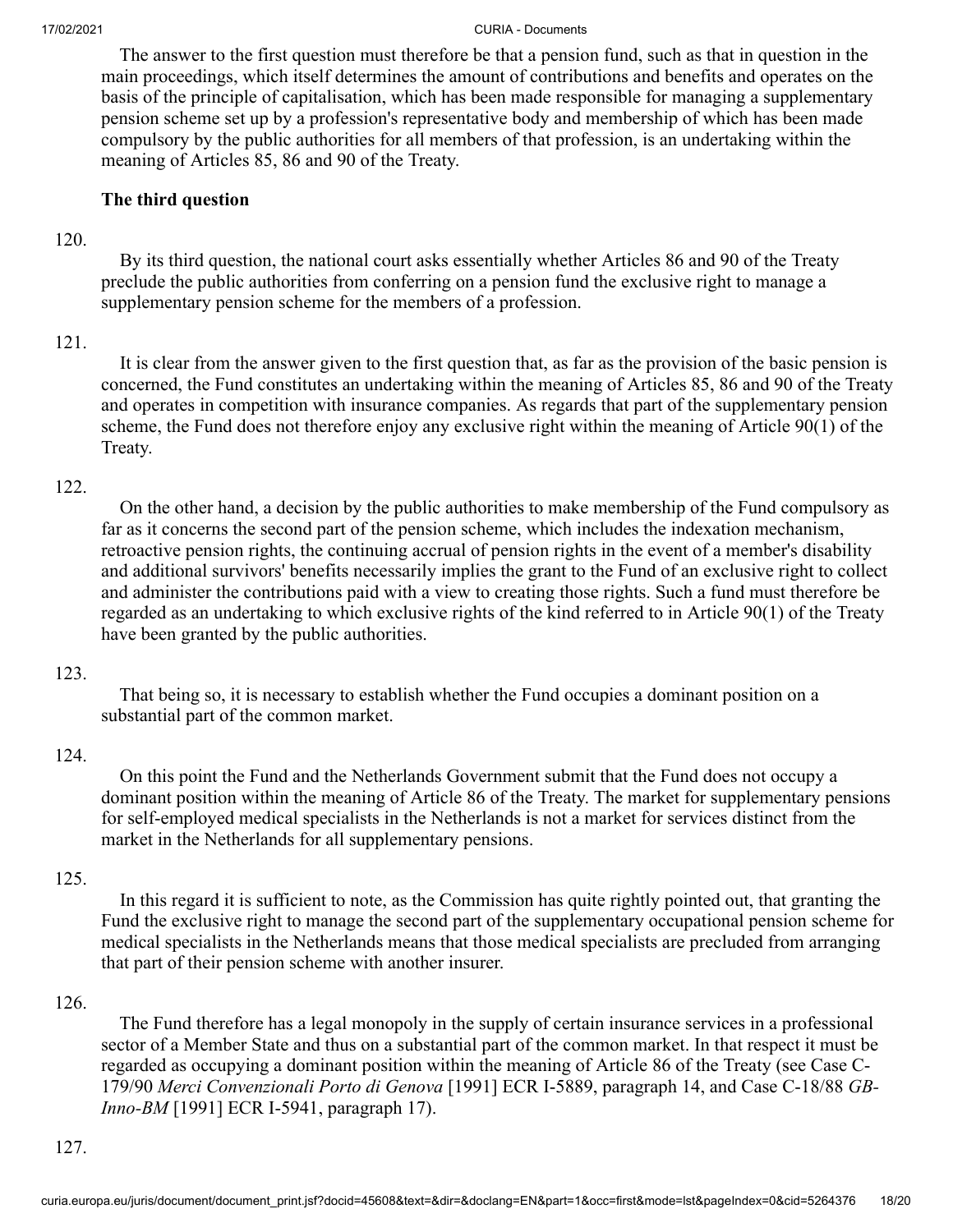However, the mere creation of a dominant position through the grant of exclusive rights within the meaning of Article 90(1) of the Treaty is not in itself incompatible with Article 86 of the Treaty. A Member State will be in breach of the prohibitions laid down by those two provisions only if the undertaking in question, merely by exercising the exclusive rights granted to it, is led to abuse its dominant position or where such rights are liable to create a situation in which that undertaking is led to commit such abuses (*Höfner and Elser*, cited above, paragraph 29, Case C-260/89 *ERT* [1991] ECR I-2925, paragraph 37, *Merci Convenzionali Porto di Genova*, cited above, paragraphs 16 and 17, Case C-323/93 *Centre d'Insémination de la Crespelle* [1994] ECR I-5077, paragraph 18, and Case C-163/96 *Raso and Others* [1998] ECR I-533, paragraph 27). As is clear from paragraph 31 of the judgment in *Höfner and Elser*, there is an abusive practice contrary to Article 90(1) of the Treaty, in particular, where a Member State grants to an undertaking an exclusive right to carry on certain activities and creates a situation in which the undertaking is manifestly not in a position to satisfy the demand prevailing on the market for activities of that kind.

### 128.

 There is no evidence in the case-file forwarded by the national court or in the written and oral observations made by the Fund, the governments which have submitted observations and the Commission, that the Fund, merely by exercising the exclusive rights granted to it, would be led to abuse its dominant position or that the pension services offered by the Fund might not meet the needs of medical specialists.

### 129.

 It should be observed in this regard that Mr Pavlov and the other applicants had not expressed any desire to arrange their supplementary pensions with an insurance company; they argue that they do not belong to the Fund, but instead belong to another occupational pension fund, membership of which had also been made compulsory.

### 130.

 The answer to be given to the third question must therefore be that Articles 86 and 90 of the Treaty do not preclude the public authorities from conferring on a pension fund the exclusive right to manage a supplementary pension scheme for the members of a profession.

## **Costs**

## 131.

 The costs incurred by the Netherlands, Greek and French Governments and by the Commission, which have submitted observations to the Court, are not recoverable. Since these proceedings are, for the parties to the main action, a step in the proceedings pending before the national court, the decision on costs is a matter for that court.

On those grounds,

# THE COURT,

in answer to the questions referred to it by the Kantongerecht te Nijmegen by orders of 8 May 1998, hereby rules:

**1. Articles 5 and 85 of the EC Treaty (now Articles 10 EC and 81 EC) do not preclude public authorities from making membership of an occupational pension fund compulsory at the request of a profession's representative body.**

**2. A pension fund, such as that in question in the main proceedings, which itself determines the amount of the contributions and benefits and operates on the basis of the principle of capitalisation, which has been made responsible for managing a supplementary pension scheme set up by a profession's representative body and membership of which has been made compulsory by the public**